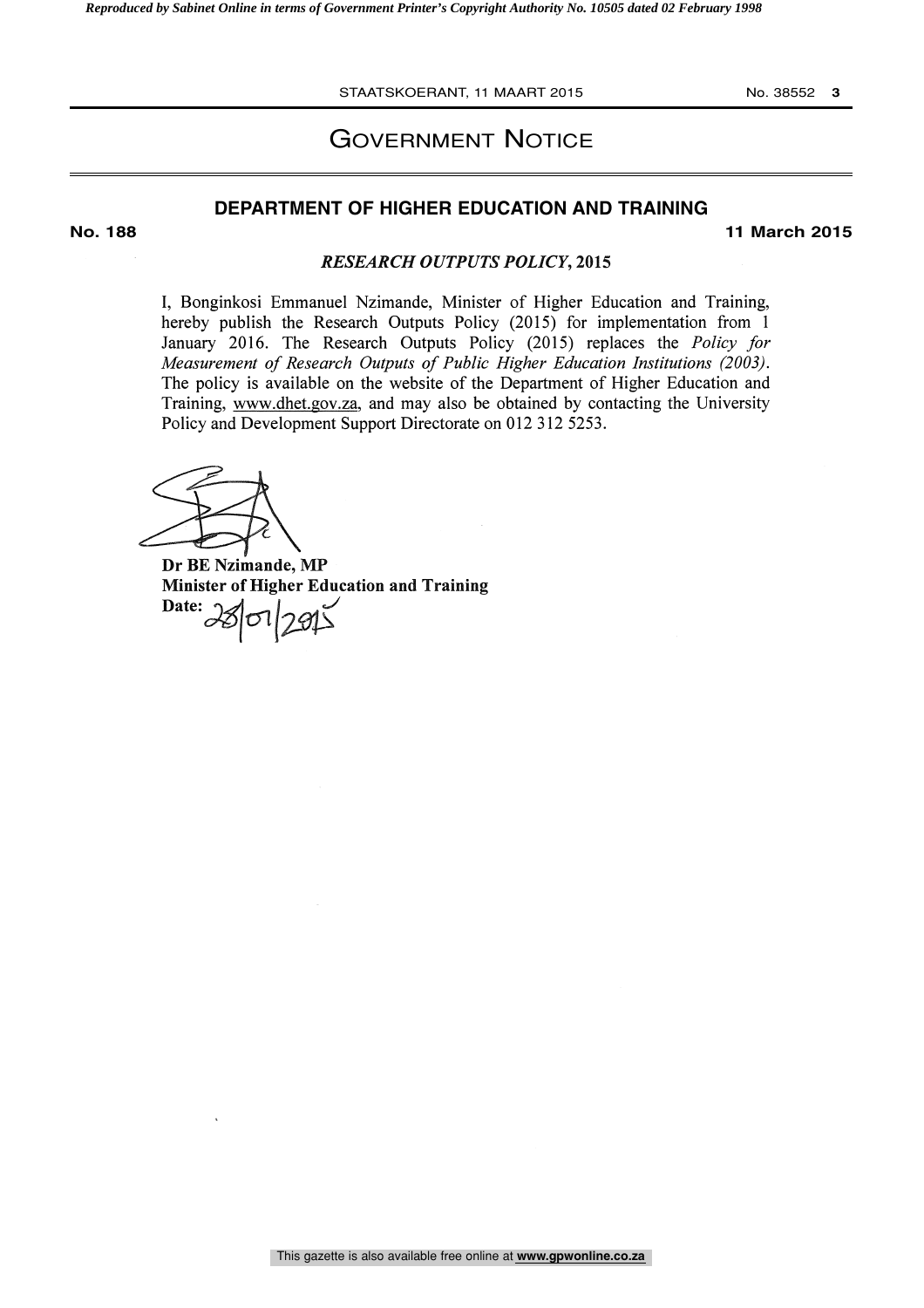

# higher education praining<br>Training

Department: Higher Education and Training REPUBLIC OF SOUTH AFRICA

# RESEARCH OUTPUTS POLICY

2015

This gazette is also available free online at **www.gpwonline.co.za**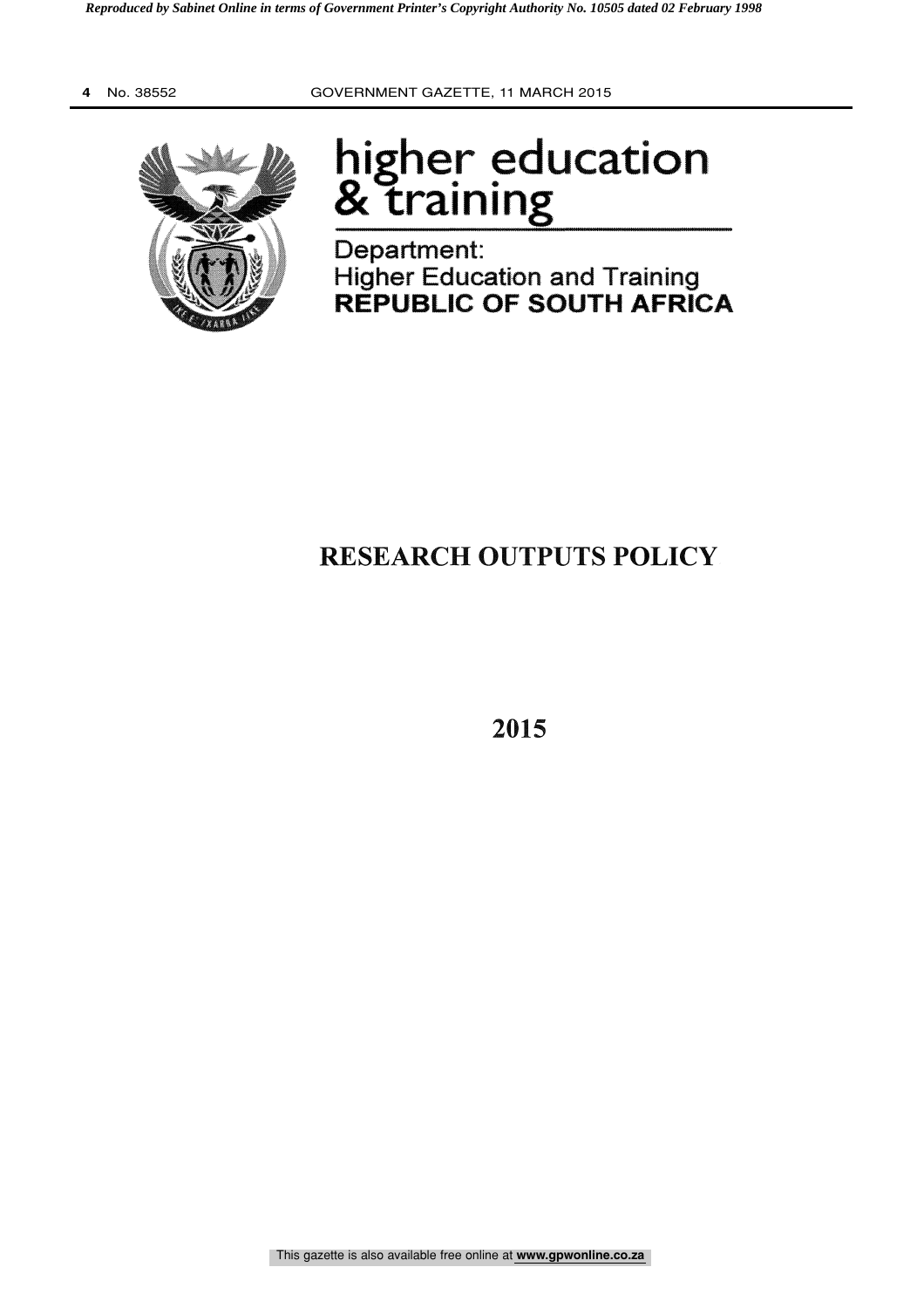#### STAATSKOERANT, 11 MAART 2015 No. 38552 **5**

## TABLE OF CONTENTS

| 1.             |                                                                       |
|----------------|-----------------------------------------------------------------------|
| $\mathbf{2}$ . |                                                                       |
| 3.             |                                                                       |
| 4.             |                                                                       |
| 5.             |                                                                       |
|                |                                                                       |
|                |                                                                       |
|                |                                                                       |
| 6.             |                                                                       |
|                |                                                                       |
|                |                                                                       |
| 7.             |                                                                       |
|                |                                                                       |
|                |                                                                       |
|                |                                                                       |
|                |                                                                       |
| 8.             | General Processes and Procedures for the Submissions and Evaluation22 |
| 9.             |                                                                       |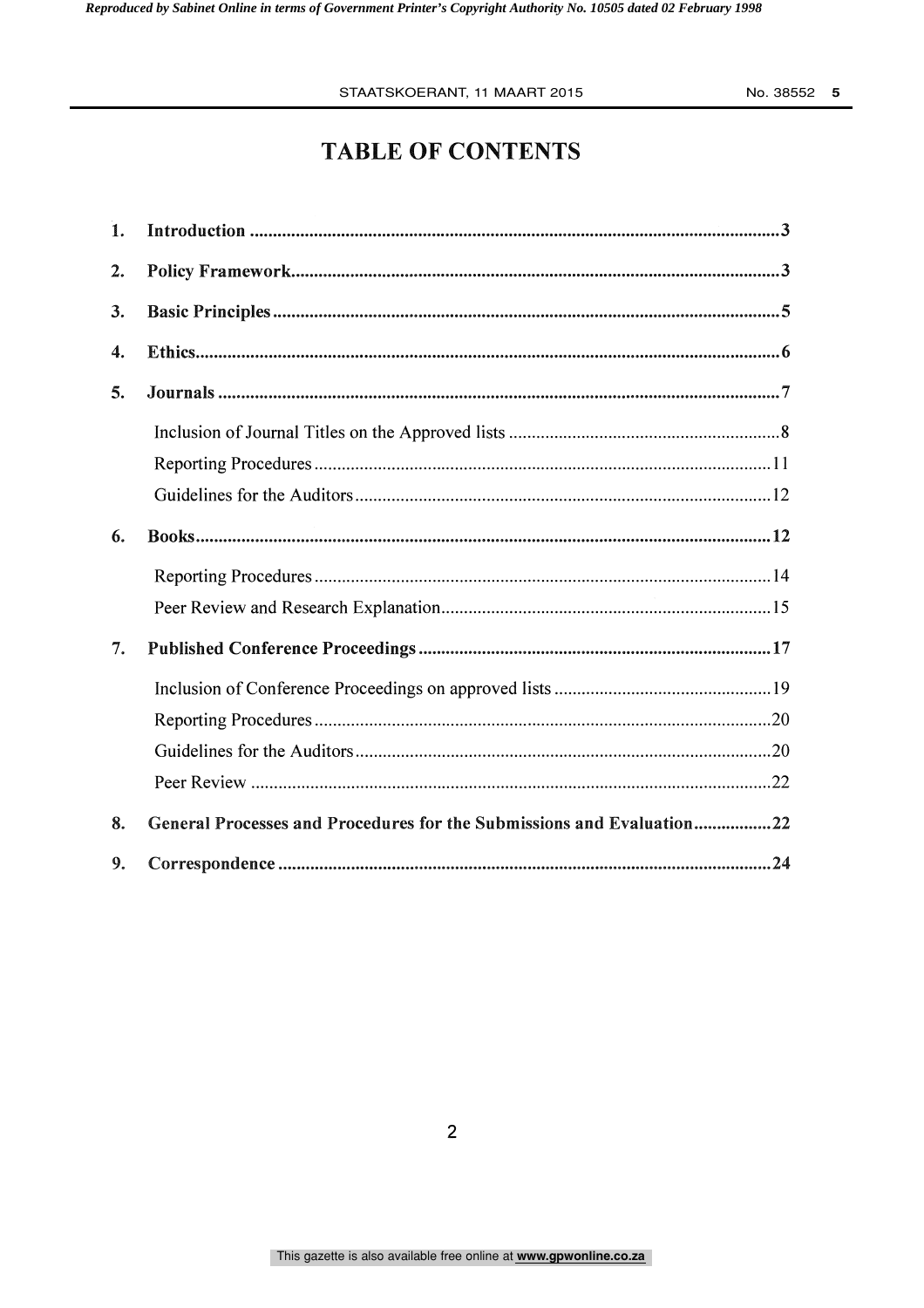### 1. Introduction

This document, titled Research Outputs Policy (2015), outlines the criteria for the measurement and evaluation of research outputs of public higher education institutions  $(HEIs).$ 

The Research Outputs Policy (2015) replaces the *Policy for Measurement of Research* Outputs of Public Higher Education Institutions (2003), in its entirety.

In line with the White Paper 3, a Programme for the Transformation of Higher Education (1997) and the White Paper for Post-School Education and Training (2013) which outlines a "single co-ordinated higher education system" and "building an expanded, effective and integrated post-school system", respectively; this policy applies to all public higher education institutions.

### 2. Policy Framework

2.1. The development of this policy was driven by the imperatives for transformation of the higher education system contained in White Paper 3, a Programme for the Transformation of Higher Education (1997), the National Plan for Higher Education (2001) and the White Paper for Post-School Education and Training (2013).

As part of the strategic objective envisioned by the National Plan for Higher Education, this policy aims "to sustain current research strengths and to promote the kinds of research and other knowledge outputs required to meet national development needs" (Strategic Objective: Section 5, National Plan for Higher Education).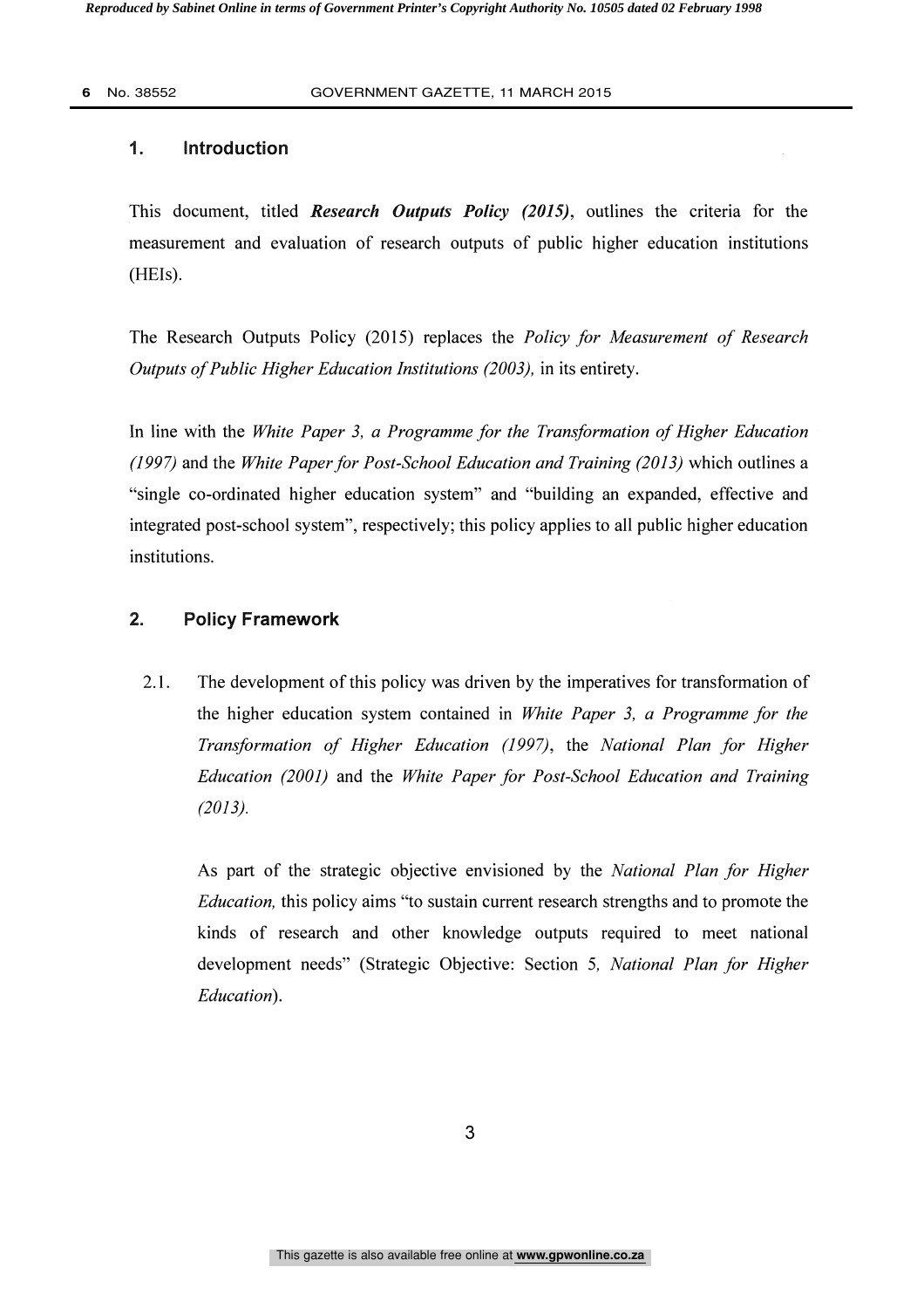#### STAATSKOERANT, 11 MAART 2015 No. 38552 **7**

Section 4.4 of the White Paper for Post-School Education and Training (2013) states that "the focus of policy must be on growing research and innovation, improving the quality of research, ensuring coherence of the policy frameworks guiding these areas across the higher education and research communities and strengthening particular areas identified as important for national development".

- 2.2. The purpose of this policy is to encourage research productivity by rewarding quality research output at public higher education institutions. The policy is not intended to measure all output, but to enhance productivity by recognising the major types of research output produced by higher education institutions and further use appropriate proxies to determine the quality of such output.
- 2.3. As a general rule, research output emanating from commissioned research or contracts paid by contracting organisations will not be subsidised by the Department.
- 2.4. For the purpose of this policy, research output is defined as textual output where research is understood as original, systematic investigation undertaken in order to gain new knowledge and understanding. Peer review of the research is a fundamental prerequisite of all recognised outputs and is the mechanism of ensuring and thus enhancing quality.

Peer Review is understood to be the pre-publication refereeing or evaluation of complete manuscripts by independent experts in the field in order to ensure quality and determine whether manuscripts are publishable or not. Additional proxies to determine quality, such as bibliometric data, discipline specific panels of experts and post-publication reviews may in future be utilised by the Department.

2.5. The policy takes into consideration the changing modes of disseminating research and research output, such as electronic publications, and outlines processes and procedures that are appropriate to the purpose and commensurate with best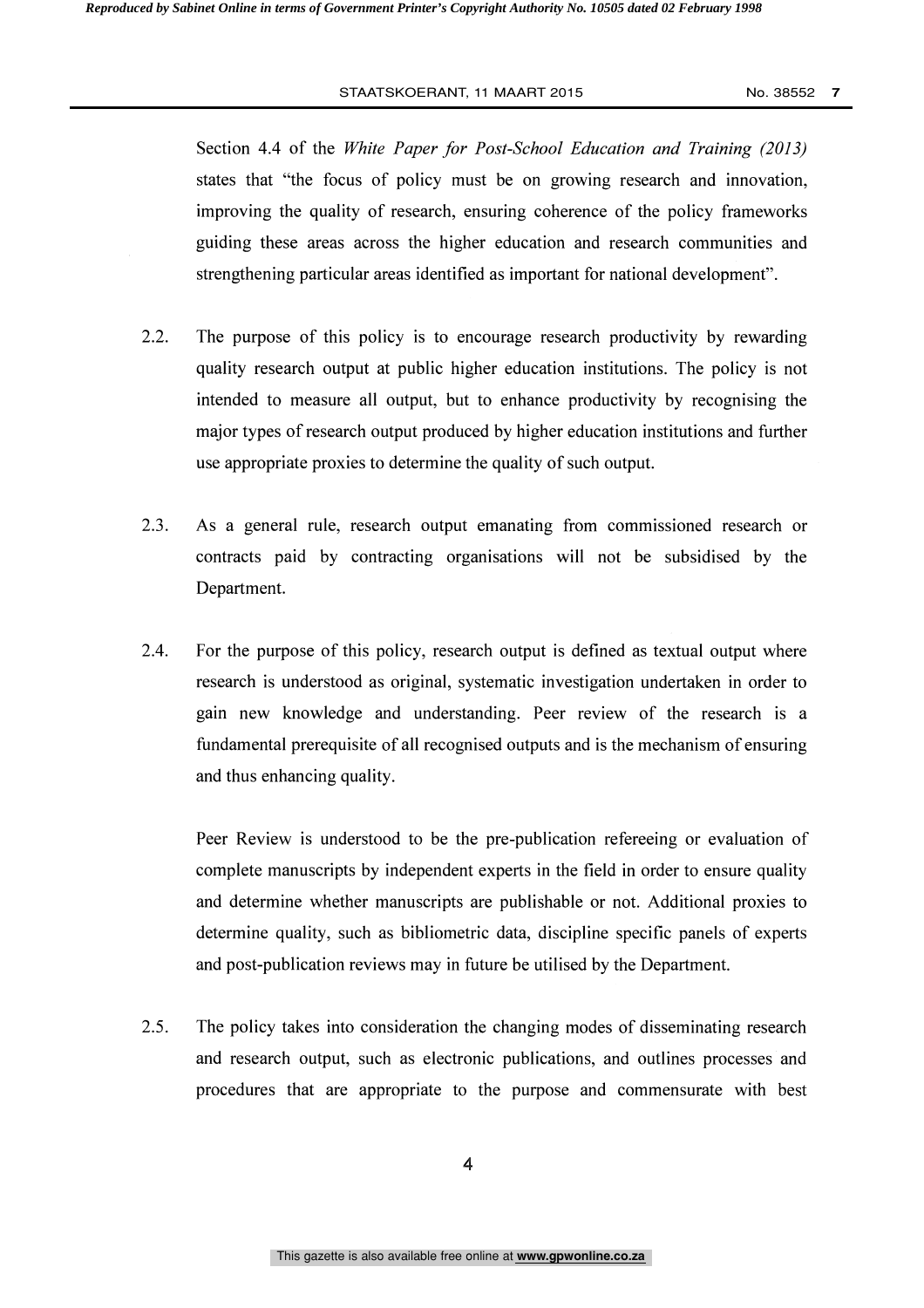practices. Research outputs published electronically may be recognised if the publications meet the specified criteria outlined in this policy.

- 2.6. For the purposes of subsidy, the policy recognises research in journals, books and published conference proceedings which meet the specified criteria outlined in this policy. The focus of subsidy is on 'scholarly publishing' which refers to publications by scholars (academics and experts) for a niche market consisting mainly of academics and researchers (not normally students).
- 2.7. The policy does not support differentiation within types of output, for instance, all journal outputs receive the same level of subsidy irrespective of whether they are published internationally or locally. In future, however, the Department may consider introduction of such measures as 'high' or 'low' impact journals; citation indexes or other relevant and appropriate quality measurements after due and extensive consultative process with the sector.
- 2.8. Higher education institutions may only claim once for each subsidisable research output. Institutions must claim the outputs of the preceding year (n-1) in the current reporting year (n).

### 3. Basic Principles

- 3.1. This policy serves as a tool for the distribution of research subsidy to public higher education institutions in South Africa. The Department subsidises institutions and not individual authors or academics. Institutions should be cautious of directly incentivising individual authors as this practice is promoting perverse behaviour in some cases.
- 3.2. The subsidy for research output follows the institutional affiliation of the authors, therefore, assumes that this is where research was carried out. The claiming institution accrues full subsidy if all the authors are affiliated to it. In the case where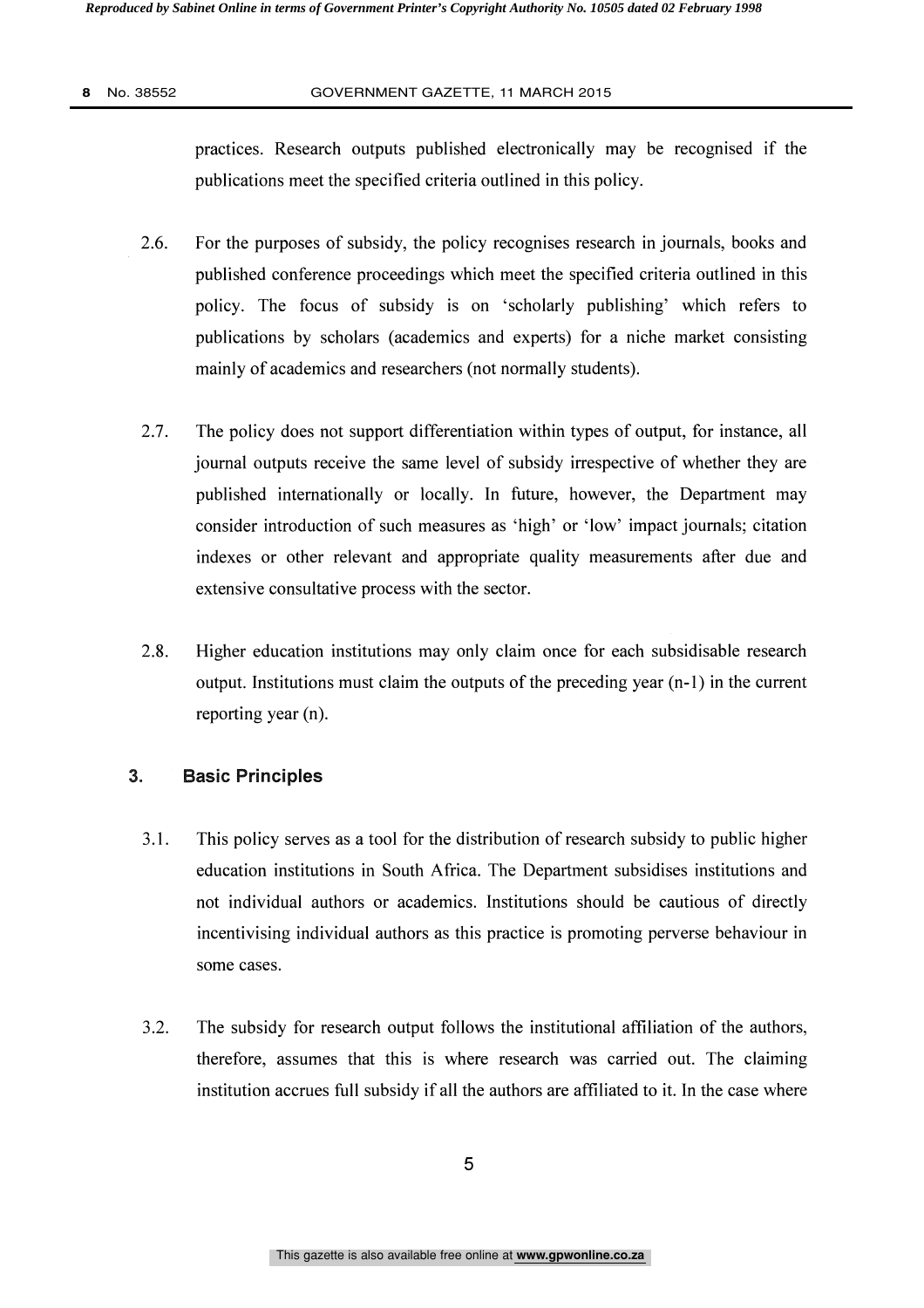#### STAATSKOERANT, 11 MAART 2015 No. 38552 9

authors are affiliated with two or more public higher education institutions, the subsidy is shared between the claiming institutions. This principle does not take regard of the order of authorship or proportions of their contributions in the publication being claimed for subsidy.

- 3.3. Affiliated authors are defined as academic or research staff and research students. The contact address reflected on the research output publication of such authors must be the address of the claiming institution as opposed to private address. If the publication does not make reference to the affiliation of the claiming author or institution, a letter from Human Resources Department of the claiming institution, endorsed by the DVC or Executive Director of Research is required. In the case where such author has since left the institution for another or elsewhere, the letter should state this fact prior the claim. The claiming institution should have clarified and settled the issue of legitimate claimant with the new institution/employer of the author.
- 3.4. In the case of visiting scholars or fellows and retired academics from the claiming institution, a letter from the DVC/Executive Director of Research confirming that the individual's affiliation to the institution (at the time the research was conducted), should be attached.
- 3.5. The Department does not subsidise all research outputs, but only publications in the form of approved books; recognised accredited journal articles and approved published conference proceedings.

### 4. Research Integrity

4.1 This policy aims to support and encourage scholarship. Institutions and academics must remember the importance of research integrity when submitting their claims and are urged to focus on quality research and not maximum accrual of subsidy funds.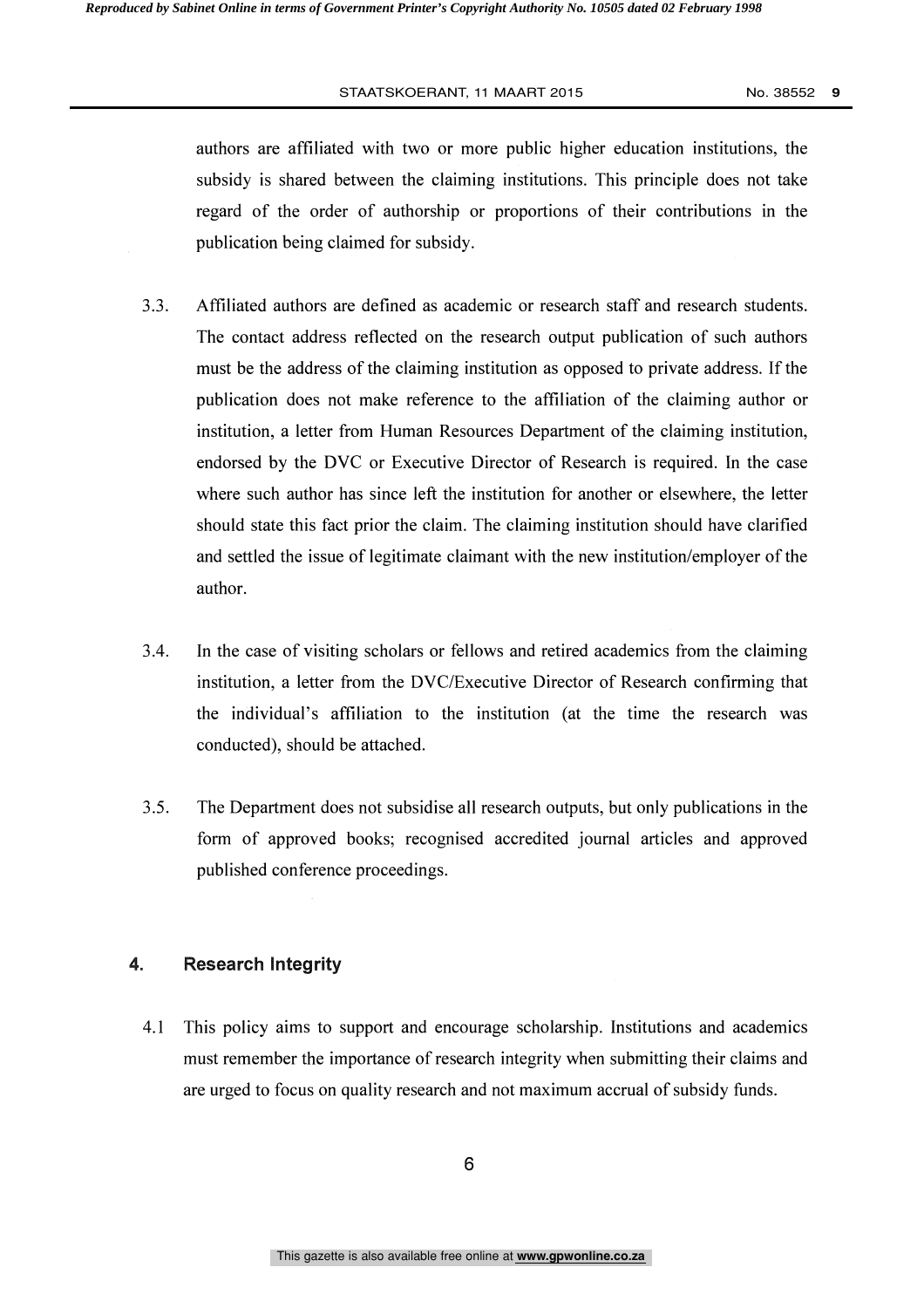- 4.2 The integrity of scholarship should also be taken into consideration when recycling previously published work and dividing research outcomes between articles.
- 4.3 Similarly, when moving between institutions, author affiliation should reflect the institution where research was conducted, supported and funded.
- 4.4 Moreover, when submitting claims, institutions must ensure that the correct number of units is claimed.
- 4.5 The Department may consider punitive measures (such as the docking of units) against an institution which persistently makes incorrect claims that compromise the integrity of scholarship or research. Such punitive measures shall be applied fairly and the process of introduction of such punitive measures shall be made transparent as will the process of arriving at punitive measures.
- 4.6 Institutions may consider establishing a Research Integrity Committee, which could be a Senate Committee that would primarily ensure institutional compliance with respect to such aspects as the conduct of researchers.

#### 5. Journals

- 5.1 Journals refer to peer reviewed periodical publications devoted to the dissemination of original research and new developments within specific disciplines, sub-disciplines or fields of study. These include original articles, research letters, research papers and review articles. Journals must have a peer review policy.
- 5.2 Only articles published in approved scholarly journals are subsidised. The Department will determine, in consultation with the sector, which lists of accredited journals and indices are approved in terms of this policy. The Department will issue, on or before 31 January each year, updated official lists of journals for each reporting year. In order to ensure stability of the system, approved lists will not change drastically from year to year or in a way that would cause confusion.
- 5.3 Institutions should safeguard against predatory journals whose main purpose is financial gain rather than the quality of research.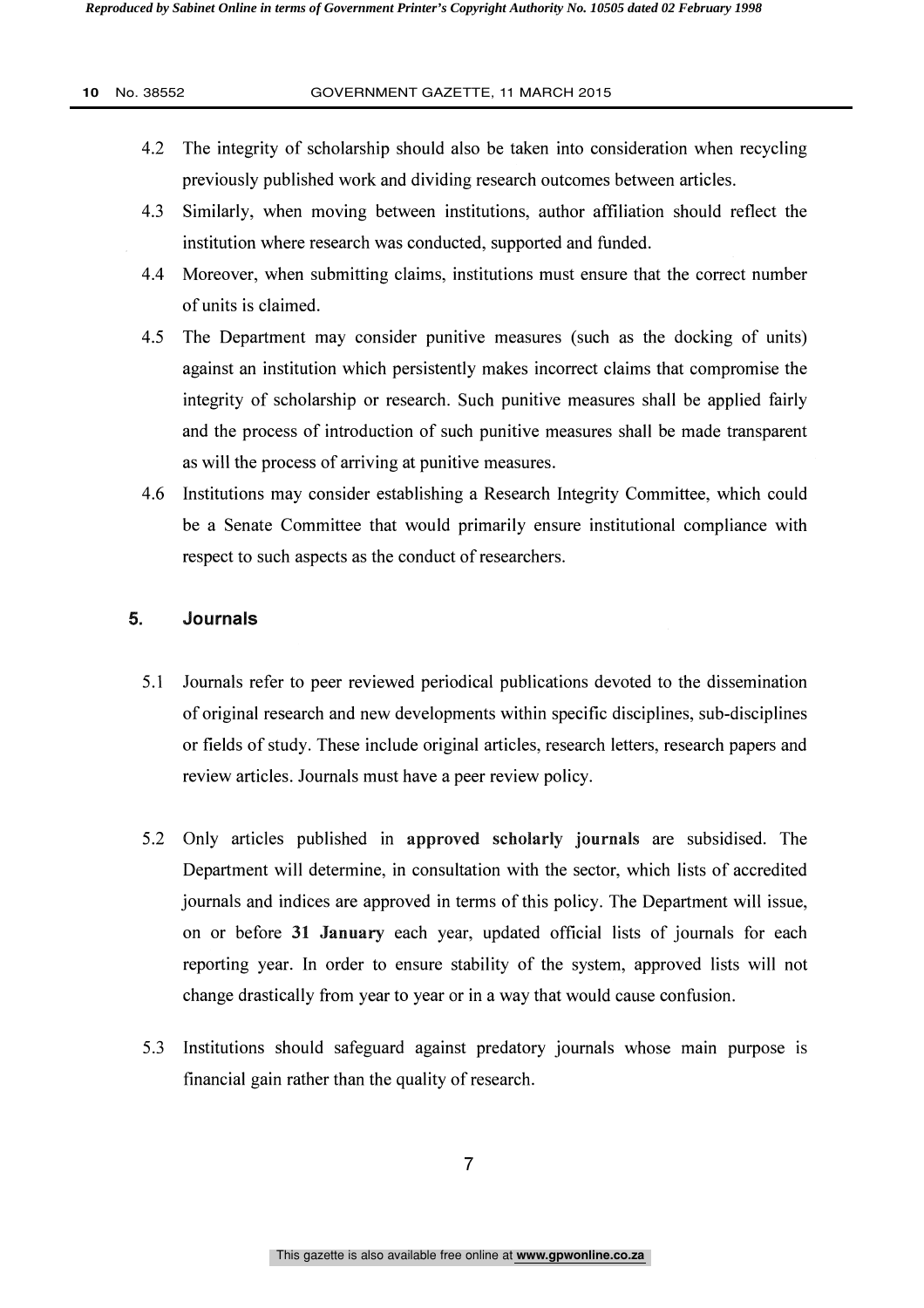5.4 New lists or indices and new journals in the lists or indices cannot be approved retrospectively.

5.5 Only complete, peer reviewed articles in journals are accepted for subsidy. The following types of articles are not subsidised:

- (a) Correspondence to the editors
- (b) Abstracts or extended abstracts
- (c) Keynote Addresses
- (d) Obituaries
- (e) Book reviews
- (f) News articles
- (g) Advertorials
- 5.6 Only articles that have been actually published and not those that have been only accepted for publication will be recognised.
- 5.7 A research article published in an approved journal will be subsidised as a single unit (1 unit), if all the authors are affiliated to the claiming institution. In the case where authors are affiliated with two or more institutions, the subsidy is shared between the claiming institutions. Authors who are not affiliated to a South African public university cannot claim subsidy (see also 3.2 above).

#### Inclusion of South African Journal Titles on the Approved DHET list

5.8 The Department of Higher Education and Training maintains a list of South African journals that meet the criteria set out in this policy. South African journals not appearing on the approved lists of journals, but meet the policy's minimum criteria, can apply for accreditation. All South African journals currently not listed in any international index are encouraged to seek inclusion in such indexes and meet the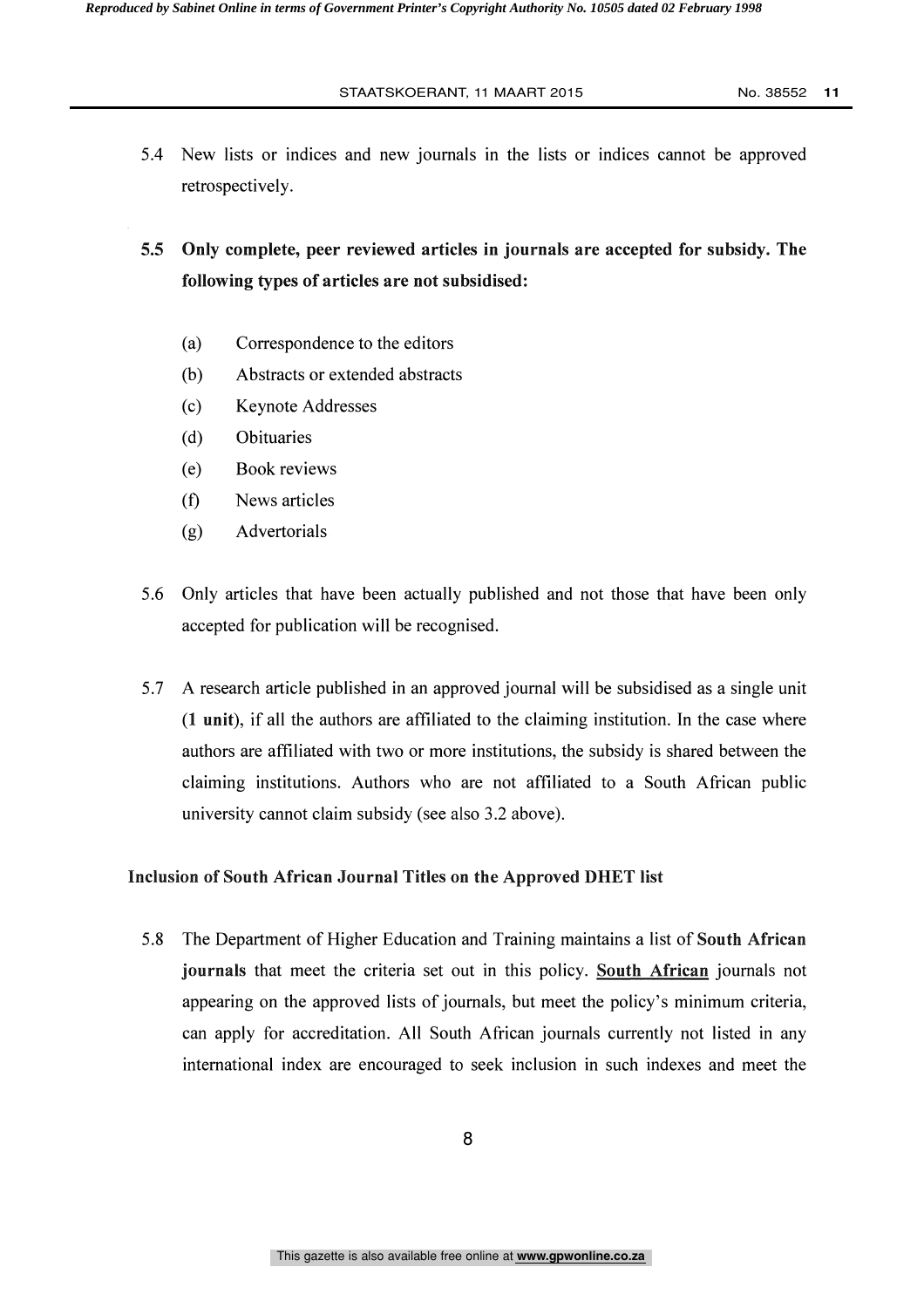stringent criteria for high quality international journals. SA journals which do not achieve inclusion in any of these indexes and which continue to meet the criteria for accreditation to a separate list of South African journals remain in the latter list.

- 5.9 Editors-in-chief of the journals are responsible for applying to have their journals included on approved lists. The Department only administers the List of accredited South African Journals and does not administer the process for inclusion of journals onto the other approved indices (locally or internationally).
- 5.10 South African journals which, in the opinion of the editor, comply with the following criteria may apply to the Department for inclusion in the List of accredited South African Journals:
	- (a) The purpose of the journal must be to disseminate research results and the content must support high level learning, teaching and research in the relevant subject area;
	- (b) Articles accepted for publication in the journal must be peer reviewed;
	- (c) At least 75% of contributions published in the journal must emanate from multiple institutions;
	- (d) The journal must have an International Standard Serial Number (ISSN);
	- (e) The journal must be published at the frequency it is intended to be published, e.g. quarterly, biannually, annually or biennially;
	- (f) The journal must have an editorial board, with more than two-thirds of the editorial board members beyond a single institution, and which is reflective of expertise in the relevant subject area;
	- (g) The journal must be distributed beyond a single institution; and
	- (h) Journals must include English abstracts if their language of publication is not English.
- 5.11 When applying for inclusion in the Approved List of South African Journals, the following information, must be submitted to the Department by 15 June for the journal to be considered for inclusion effective the following calendar year: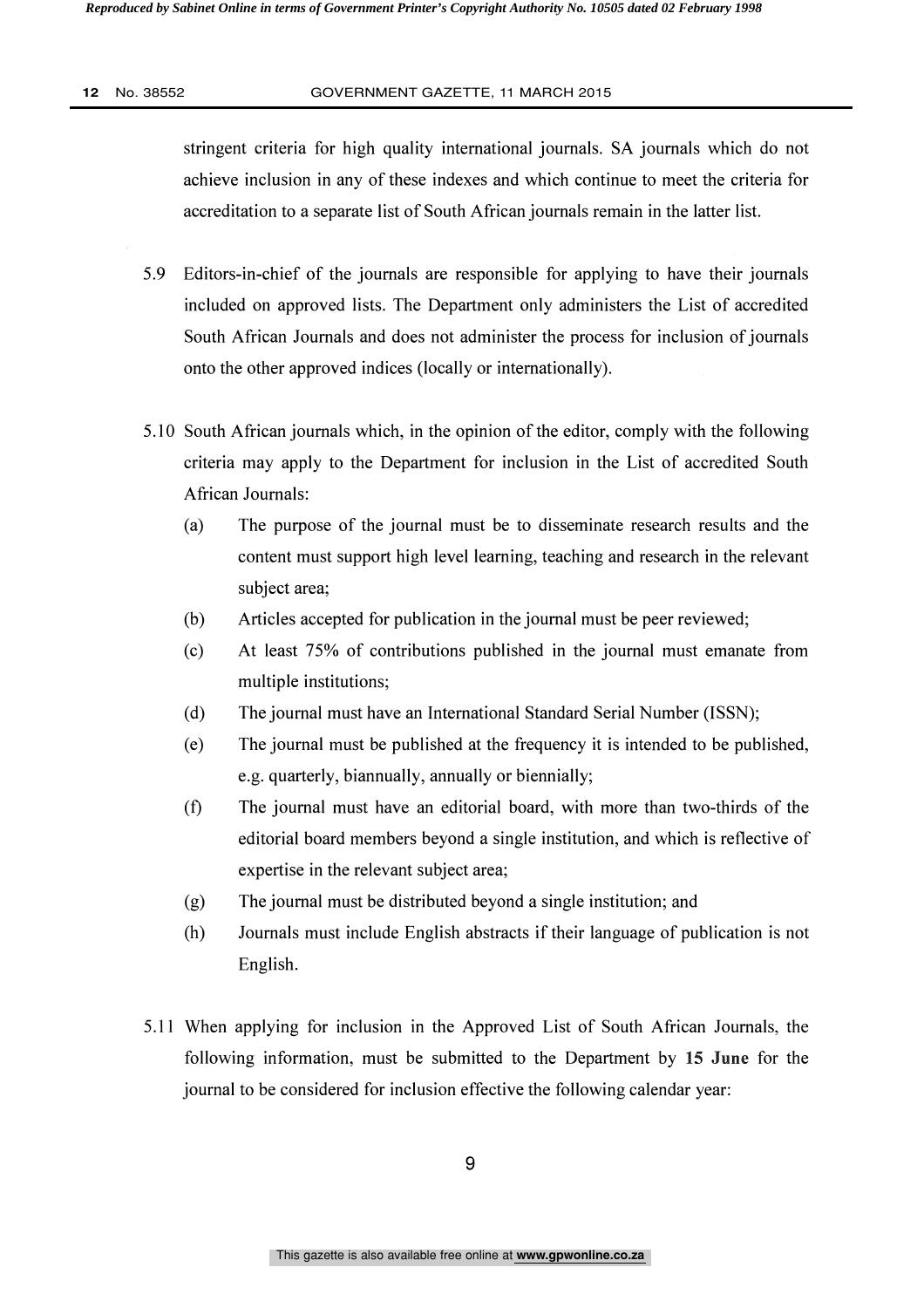- (a) Title, including translations if not published in English;
- (b) The ISSN of the journal;
- (c) Publisher and the publisher's address and contact details;
- (d) Frequency of publication;
- (e) Evidence that the journal has been published uninterrupted for a minimum of three years as well as the latest three consecutive copies of the journal;
- (f) Editorial policy, including evidence of the peer review process;
- (g) Editorial Board the status of the members of the editorial board must be stated together with their institutional affiliations;
- (h) In the case of electronic journals, the journal's internet Uniform Resource Locator (URL); and
- (i) Proof of the journal's library holdings and/or downloads for electronic publications.
- 5.12 The Department will periodically sample journals to assess if they continue to meet the criteria. However, institutions and individuals may submit a proposal for the removal of a journal. Proposals must outline detailed reasons for the removal of such journals, in particular, stating which criteria or criterion of the policy the journal ceases to fulfil. Such proposals may be submitted to the Department at any time as they are reviewed on a continuous basis.
- 5.13 South African journals no longer fulfilling the above criteria will be removed from the list immediately, following a review process. Removed journals may re-apply for listing after a minimum of two years using the procedure stipulated in this policy. For purposes of transparency, the reasons for removal of journals will be made public.
- 5.14 Journals that have, for any reason relating to this policy, been removed from the List of South African Journals may re-apply after a minimum of two years using the procedure outlined in this policy.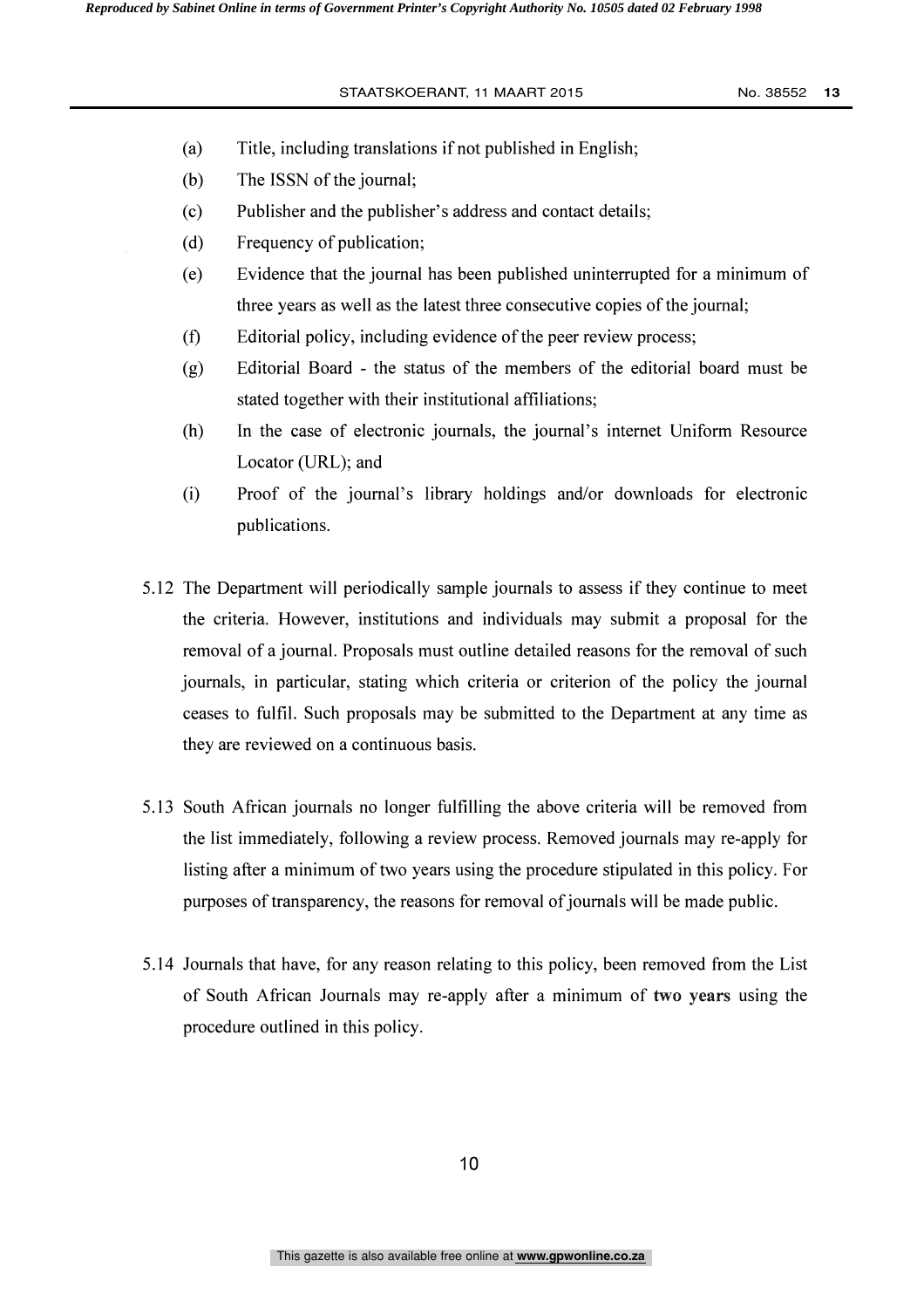- 5.15 A South African journal which has been dropped from an approved list may apply for indexing on the List of accredited South African journals. However, reasons for their removal must be included in the application.
- 5.16 Editors are encouraged to inform the Department of any change in the information about an approved South African journal. There is no deadline for the submission of such information. Changes to the editor, title, frequency, ISSN or publications format (print/ online) will not impact on the journal's accreditation status.
- 5.17 Un-accredited journals must not be submitted as any other type of publication.
- 5.18 The Department encourages the development of local language journals.

#### Reporting Procedures

- 5.19 Institutions must submit to the Department, through an interface to the Research Information Management System (RIMS), on or before 15 May of each reporting year, audited subsidy claims for research outputs appearing in approved journals.
- 5.20 The auditors' report must contain the following information:
	- (a) Name of the institution
	- (b) The reporting year (n)
	- (c) The number of units being claimed for journal outputs, listed separately for each of the approved lists, for the preceding year (n-1).
	- (d) An audited list of journal articles each of the approved lists.
	- (e) The total number of units being claimed for the year (n-1), and
	- (f) If applicable, the number of units being claimed for journal output for the year n-2, listed separately for each approved list, together with an explanation for the late submission of each article. The explanation must be signed by either the responsible Deputy Vice-Chancellor (DVC), Executive Director or Dean of Research.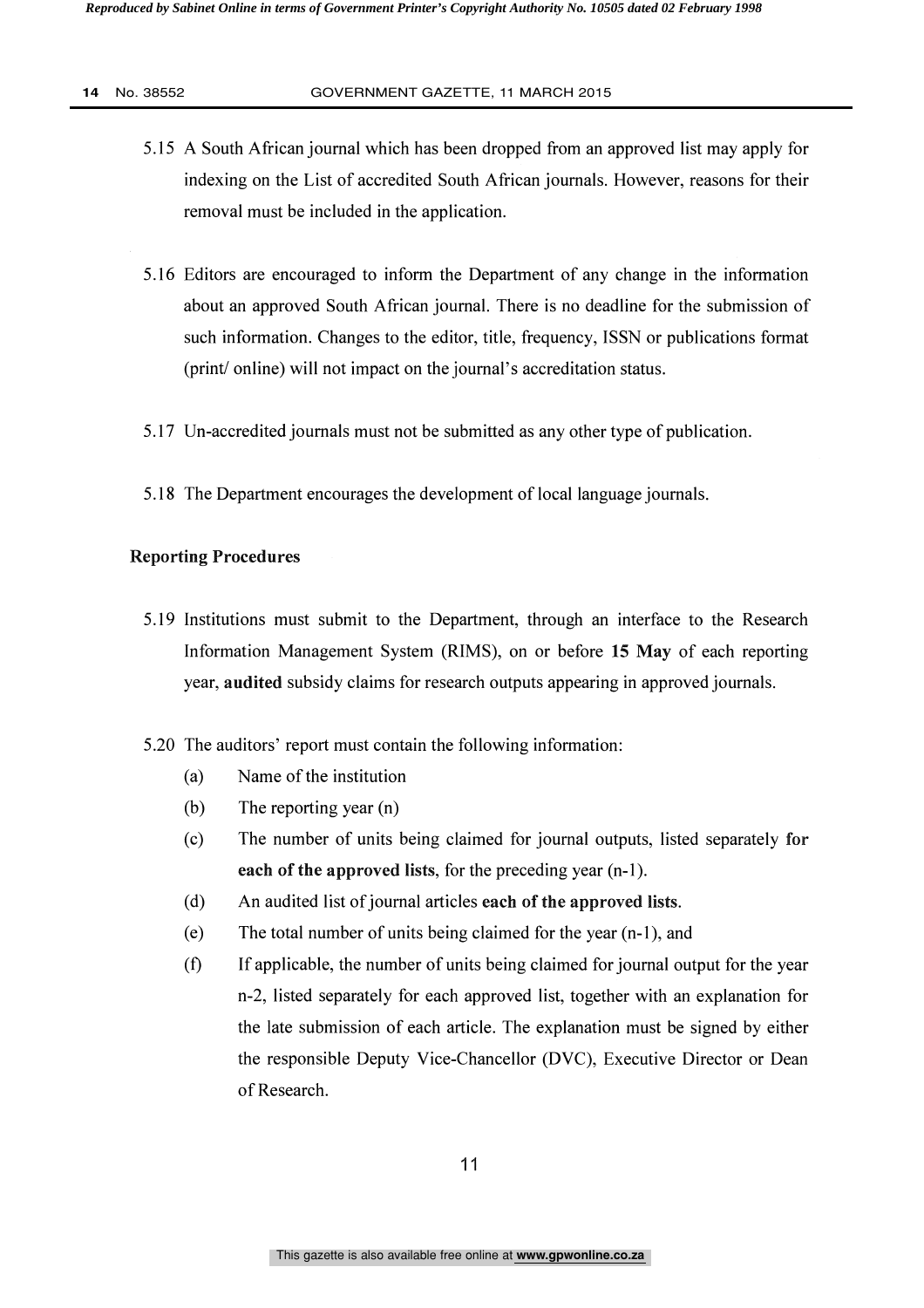### 5.21 Guidelines for the Auditors

- (a) Institutions may only utilise their registered external auditors to audit their research output.
- (b) The auditors' report must be issued on the auditors' official letterhead and must be addressed to the Director-General of the Department of Higher Education and Training.
- (c) The auditor must express an opinion on the institution's subsidy claim for the research output.
- (d) The auditor must ensure that the calculation and allocation of units is in accordance with the stipulations of this policy.
- (e) Fractions of units must be expressed in decimal form and must be rounded off to the second decimal place, for example 12.45.
- (f) Auditors must ensure that articles have not been claimed previously.

#### 6. Books and Chapters in books

- 6.1 Books refer to peer reviewed, non-periodical scholarly or research publications disseminating original research and developments within specific disciplines, subdisciplines or fields of study. Only books that meet specified criteria in this policy may be subsidised. For the purposes of this policy, scholarly books are defined as follows:
	- a. An extensive and in-depth scholarly treatment of a topic by one or more scholars, largely comprising significant and original (own) research, embedded in relevant literature;
	- b. An extensive and in-depth scholarly exposition by one or more scholars of the available literature on a topic, from a position of demonstrable authority, which makes a significant conceptual or empirical synthesis that advances scholarship;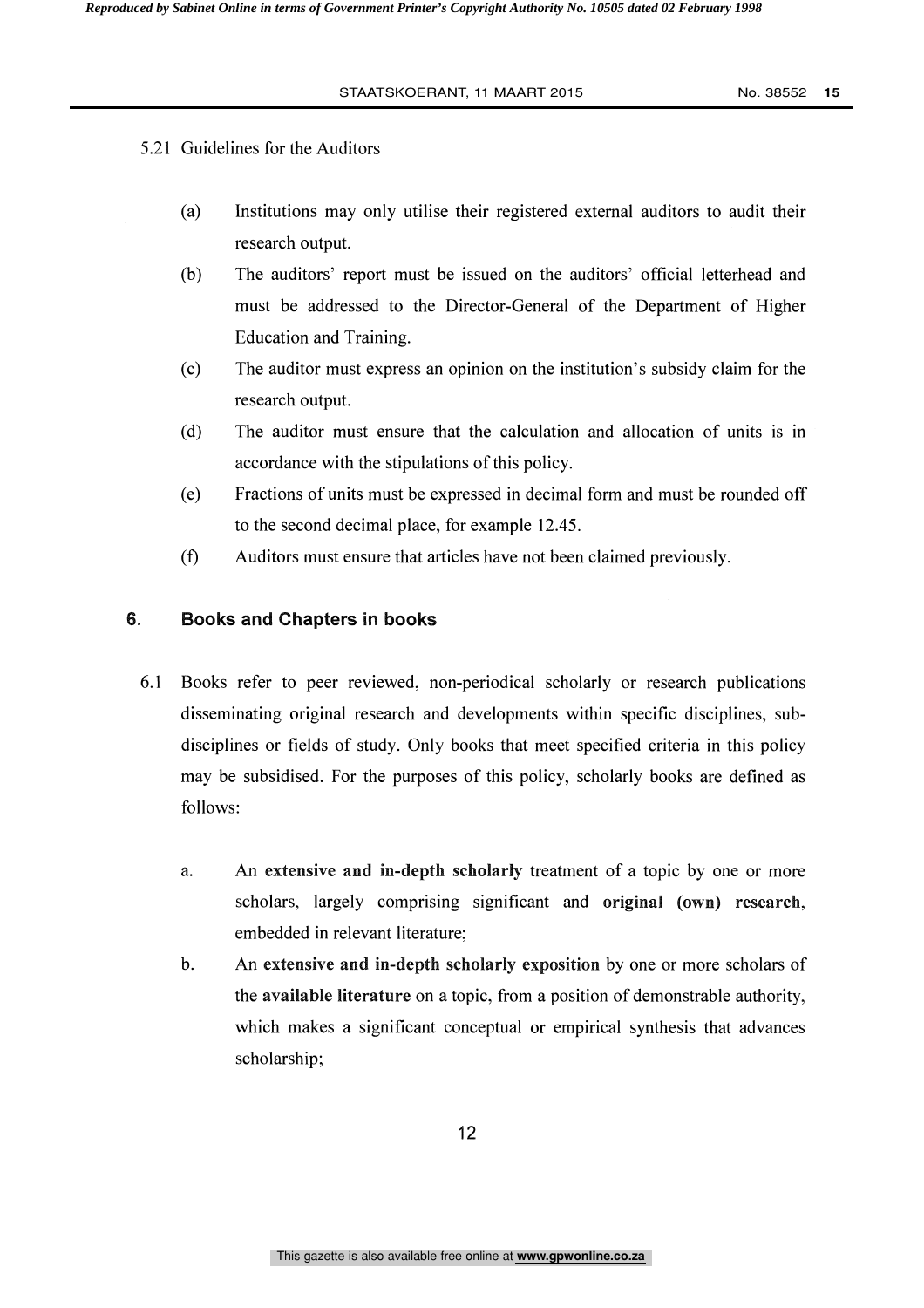- c. A collected work, assembled by one or more (usually many) scholars in a field or group of related fields, which, as a planned group of individually peer-reviewed chapters by appropriately qualified authors, generates a new conceptual synthesis that advances scholarship; and
- d. A collective work, assembled by one or more (usually many) scholars in a number of related fields, in which the individual authors have noted and reviewed each other's chapters and adapted their contributions to generate a new conceptual synthesis that significantly advances scholarship.
- 6.2 In order to be considered for subsidy, a book must meet the following criteria:
	- (a) The purpose of the book must be to disseminate original research and new developments within specific disciplines, sub-disciplines or fields of study;
	- (b) The book must be peer reviewed prior to its publication;
	- (c) The book must have an International Standard Book Number (ISBN);
	- (d) Books published on-line must have an e-ISBN;
	- (e) The length of the book must be a minimum of 60 pages, excluding references, bibliography, index and appendices, this being above the minimum norm of 49 pages proposed by the UNESCO definition of a book;
	- (f) The target audience of the book must be specialists in the relevant field.
- 6.3 The Department acknowledges the important role of the following publications, however, they are not subsidised in terms of this policy;
	- (a) Dissertations and theses;
	- (b) Text books, professional handbooks and study guides;
	- (c) Reference books, Dictionaries and Encyclopaedias;
	- (d) Speeches of any type and nature;
	- (e) Reports forming part of contract research and other commissioned work;
	- (f) Works of fiction;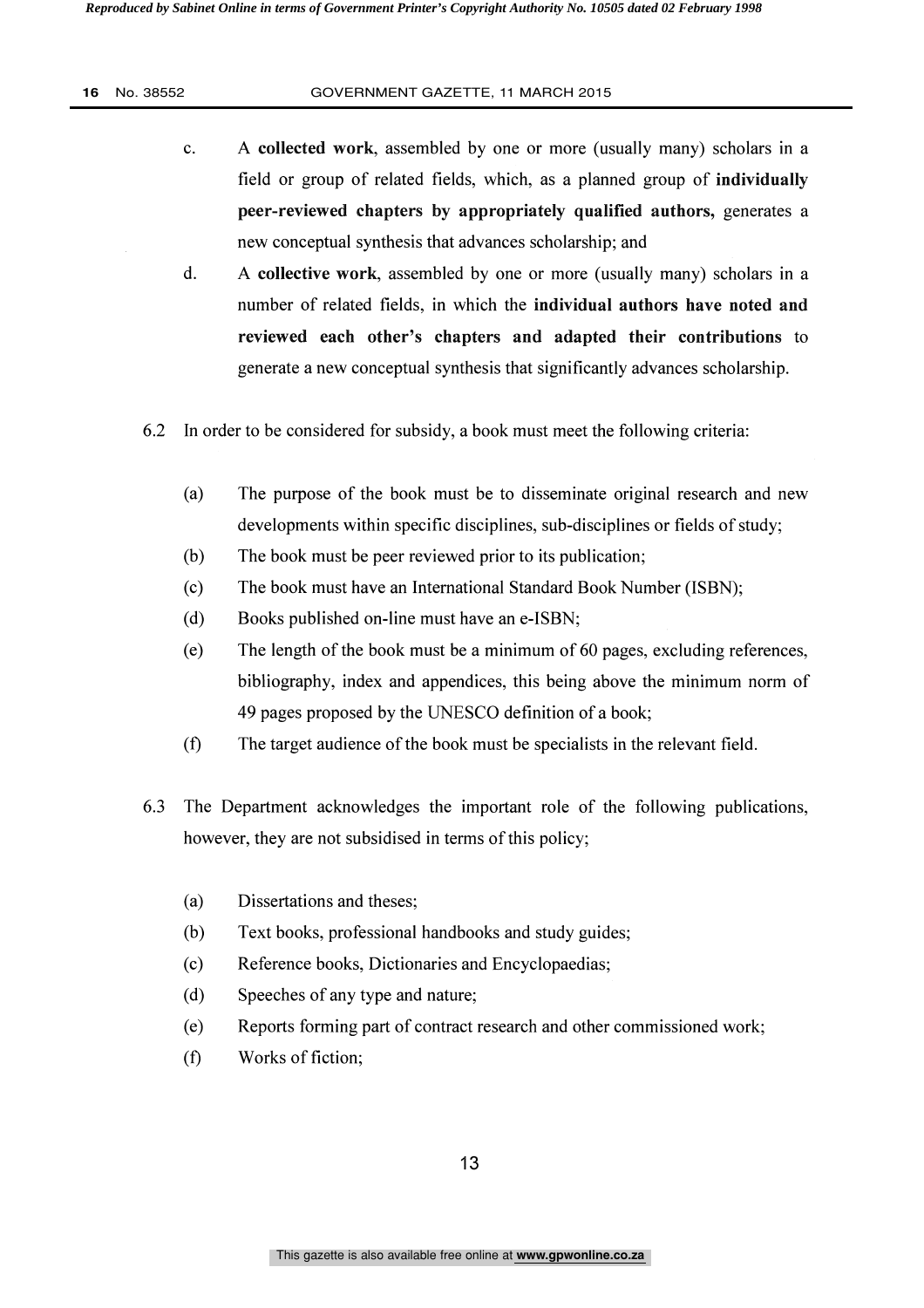- (g) Introductions and conclusions (unless the entire book, as a unit, is being submitted for subsidy claim).
- 6.4 A book may be subsidised to a maximum of 10 units based on the number of pages being claimed relative to the total number of pages of the book, where relevant. A guide on unit allocation for book publications is as follows:
	- (a) A chapter in a book  $= 1$  unit
	- (b) A book of a minimum of 60 pages but less than 90 pages  $= 2$  units
	- (c) A book of 90 pages and above, but less than 120 pages  $=$  3 units
	- (d) A book of 120 pages and above, but less than 150 pages  $=$  4 units
	- (e) A book of 150 pages and above, but less than 180 pages = 5 units
	- (f) A book of 180 pages and above, but less than 210 pages  $= 6$  units
	- (g) A book of 210 pages and above, but less than 240 pages  $= 7$  units
	- (h) A book of 240 pages and above, but less than 270 pages  $= 8$  units
	- (i) A book of 270 pages and above, but less than 300 pages = 9 units
	- (i) A book of 300 pages and above  $= 10$  units
- 6.5 Where authors are affiliated with two or more institutions, the subsidy is shared among the claiming institutions.

#### Reporting Procedures

6.6 The Department has established a Research Output Evaluation Panel comprising of senior professionals from the higher education community to evaluate all books and conference proceedings submitted by claiming institutions. This independent panel, assisted by field-specific sub-panels, evaluates these publications together with the relevant accompanying information. It is not ruled-out that in future, this reporting procedure or some of its elements may be modified or changed after due and extensive consultative process with the sector.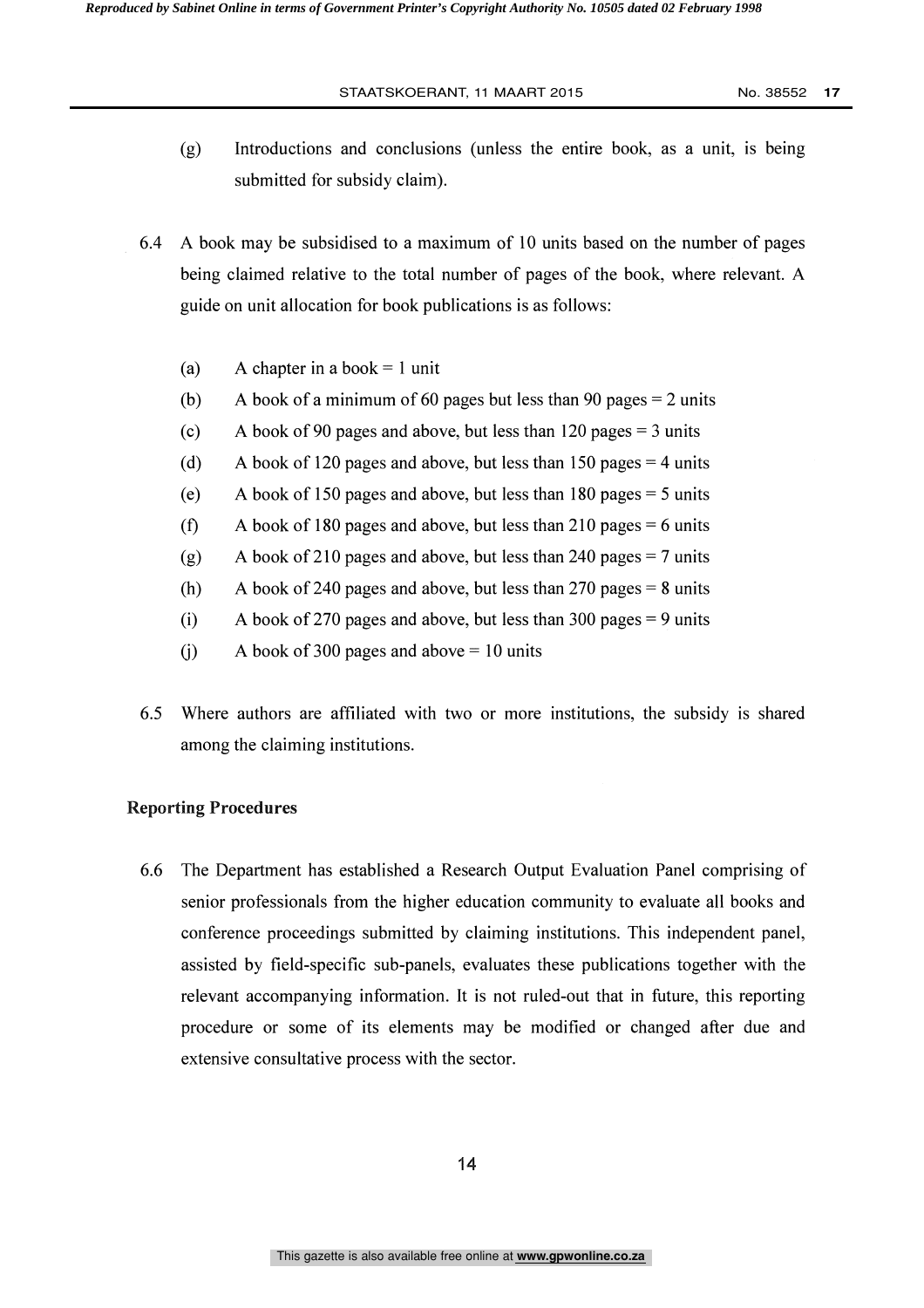- 6.7 Institutions must submit to the Department, on or before 15 May of each reporting year (n), research output appearing in books for the previous year (n-1). Over and above the information that will be contained in a spreadsheet (its template to be supplied by the Department to all institutions), the electronic submission to the Department must be accompanied by the following:
	- (a) A physical copy of the book for the research output to be evaluated;
	- (b) The book(s) must be numbered on the spine (the institution must clearly and sequentially number and label all books. Numbers must be preceded by the letter B, for example Bl, B2);
	- (c) Markers must be inserted in books indicating where the following information can be found:
		- evidence of peer review (see sub-section below);
		- research justification (see sub-section below);
		- author affiliation (and evidence thereof if necessary  $-$  see 3.3 and 3.4 above);
		- International Standard Book Number (ISBN);
		- publisher;
		- chapter being claimed;
		- name(s) of author(s) of the contribution(s) being claimed; and
	- (d) Any other material which may assist with efficiency of the evaluation process.

### Peer Review and Research Explanation

- 6.8 Evidence of the pre-publication peer review process must be provided for every book or chapter submitted for subsidy. The peer-review evidence must be clear and unambiguous.
- 6.9 The Department may develop a list of reputable publishers or make use of other mechanisms and indices to assist with determining quality book publications and in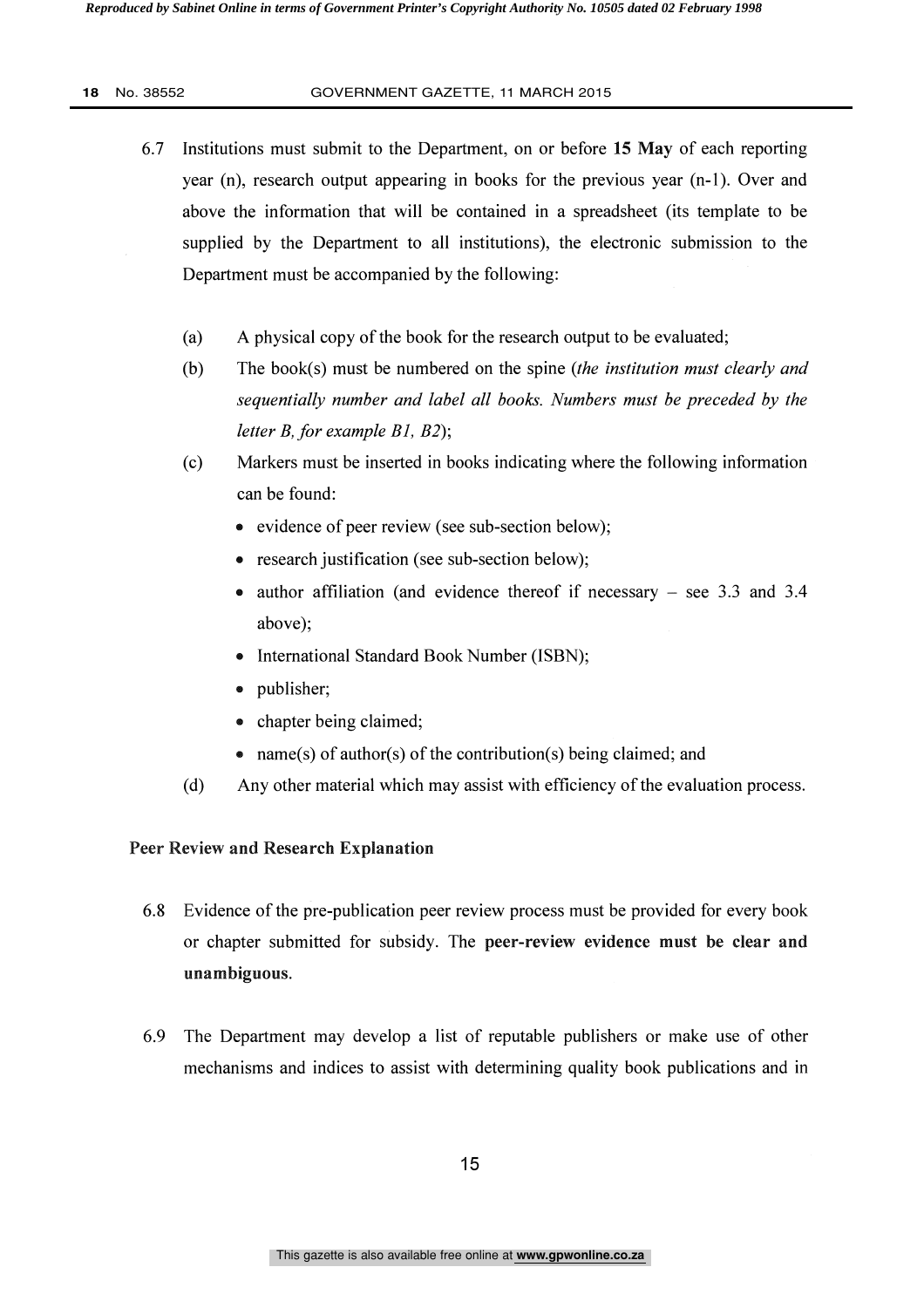order to reduce the technical requirements on an institution. Any such mechanisms will be clearly communicated to institutions in advance.

- 6.10 A written justification (maximum 500 words) signed by the author of the book, or the general editor (in the case of an edited book with several chapters from various contributors) explaining the contribution that the book makes to scholarship must be attached to each publication claim. This justification should not be an abstract of the contents or preface of the book, but should, rather, describe the methodology used as well as the unique contribution made to knowledge production. It should be clear that the book or chapter against which subsidy is being claimed disseminates original research and new developments within the specific discipline.
- 6.11 As part of the justification, there must be unequivocal declaration to the fact that no part of the work was plagiarised or published elsewhere. The target audience must be stated. If such information is already provided in the actual publication, a marker or reference to this must be made rather than providing the justification.
- 6.12 In the case of second or later editions being submitted for subsidy, clear evidence of new research must be provided. It is necessary that at least 50% of the publication being claimed must have not been published previously. A statement from the institution's evaluation committee (referred to in paragraph 8.2(e)), indicating that it checked both the previous and current editions and affirm that at least 50% of the work was not previously published, is required for every claim. At its discretion, the evaluation panel of the Department or the Department may request additional information.
- 6.13 Dissertations and Theses that have been converted into books must be clearly identified as such and there must be evidence of substantial reworking and additional research carried out. A statement from the institution's evaluation committee indicating that it has checked both the original thesis and the published book and that there has been substantial reworking (of more than 50%), is required for every claim.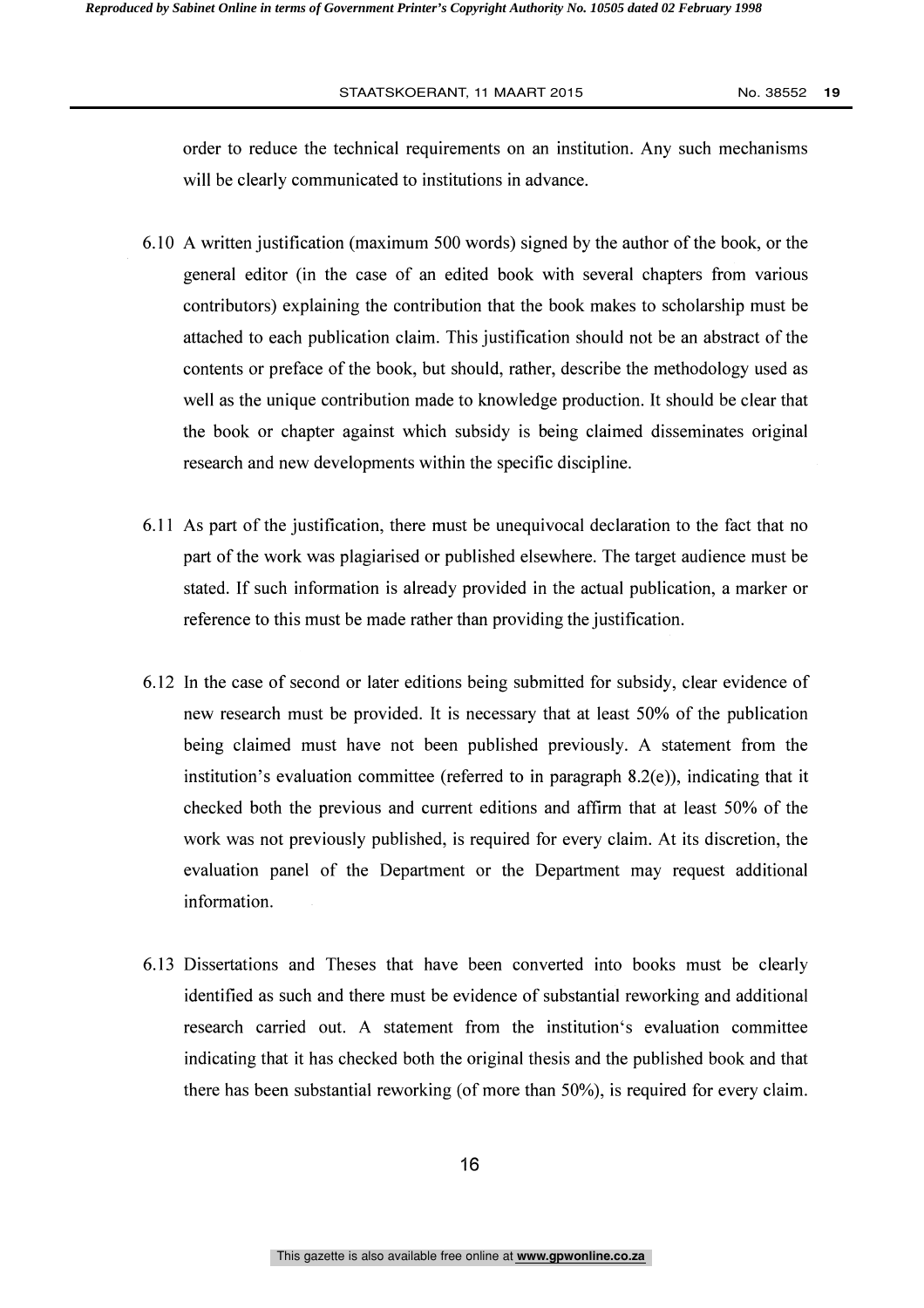At its discretion, the Department may request additional information. Proof of peer review (and not supervisors' reports) for such publications is a requirement.

- 6.14 In the event that a book is published in a language other than English, the institution must submit a one page summary of the output in English. Similarly, any supporting documentation must also be provided in English.
- 6.15 The minimum contribution from a book that will be considered for evaluation will be a complete division, such as a chapter.

### 7. Published Conference Proceedings

- 7.1 Proceedings refer to a published record of a conference, congress, symposium or other meeting where the purpose was to discuss and disseminate original research and new developments within specific disciplines, sub-disciplines or fields of study.
- 7.2 Only articles published in approved conference proceedings are subsidised. Approved conference proceedings are those which appear in approved conference lists or other approved indices or those which meet the criteria laid out in this policy. The Department will determine, in consultation with the sector, which lists or indices of published conference proceedings must be approved. It will issue, on or before 31 January, updated official lists of proceedings for each of these indices for each reporting year.
- 7.3 New lists or indices and new proceedings in the lists or indices cannot be approved retrospectively.
- 7.4 In order to be considered for subsidy, published conference proceedings must meet the following criteria: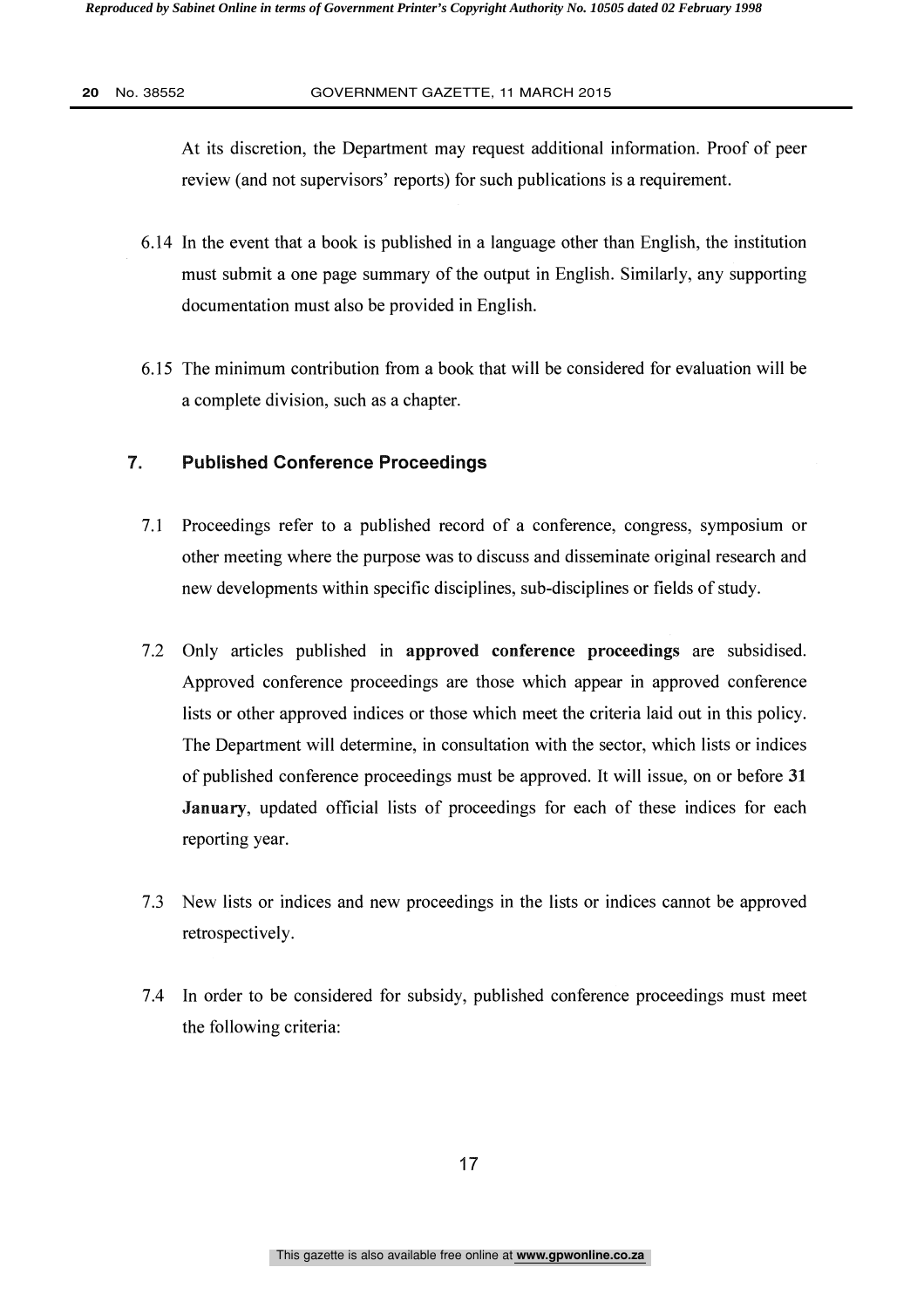- (a) The purpose of the proceedings must be to disseminate original research and new developments within specific disciplines, sub-disciplines or fields of study.
- (b) Complete articles (not abstracts) accepted for publication in the proceedings must be peer reviewed prior to publication and there must be evidence to such.
- (c) The proceedings must have an International Standard Book or Serial Number (ISBN or ISSN).
- (d) Proceedings published on-line must have an e-ISBN or e-ISSN.
- (e) The target audience of the proceedings must be specialists in the relevant field.
- $(f)$ More than 60% of contributions published in the conference proceedings being submitted for a subsidy claim must emanate from multiple institutions;
- (g) The conference must have an editorial board and/or organising committee, with a significant majority of members beyond a single institution, which is reflective of expertise in the relevant subject area;
- 7.5 Where proceedings are published in an approved journal, the output will be treated as a journal. Conference Proceedings published in non-accredited journals, as special issues or otherwise, will not be subsidised.
- 7.6 The following types of articles appearing in proceedings are not subsidised.
	- (a) Correspondence to the editors;
	- (b) Abstracts or extended abstracts;
	- (c) Obituaries;
	- (d) Book reviews;
	- (e) News articles;
	- Advertorials;  $(f)$
	- (g) Previously published material;
	- (h) Keynote addresses and invited papers; and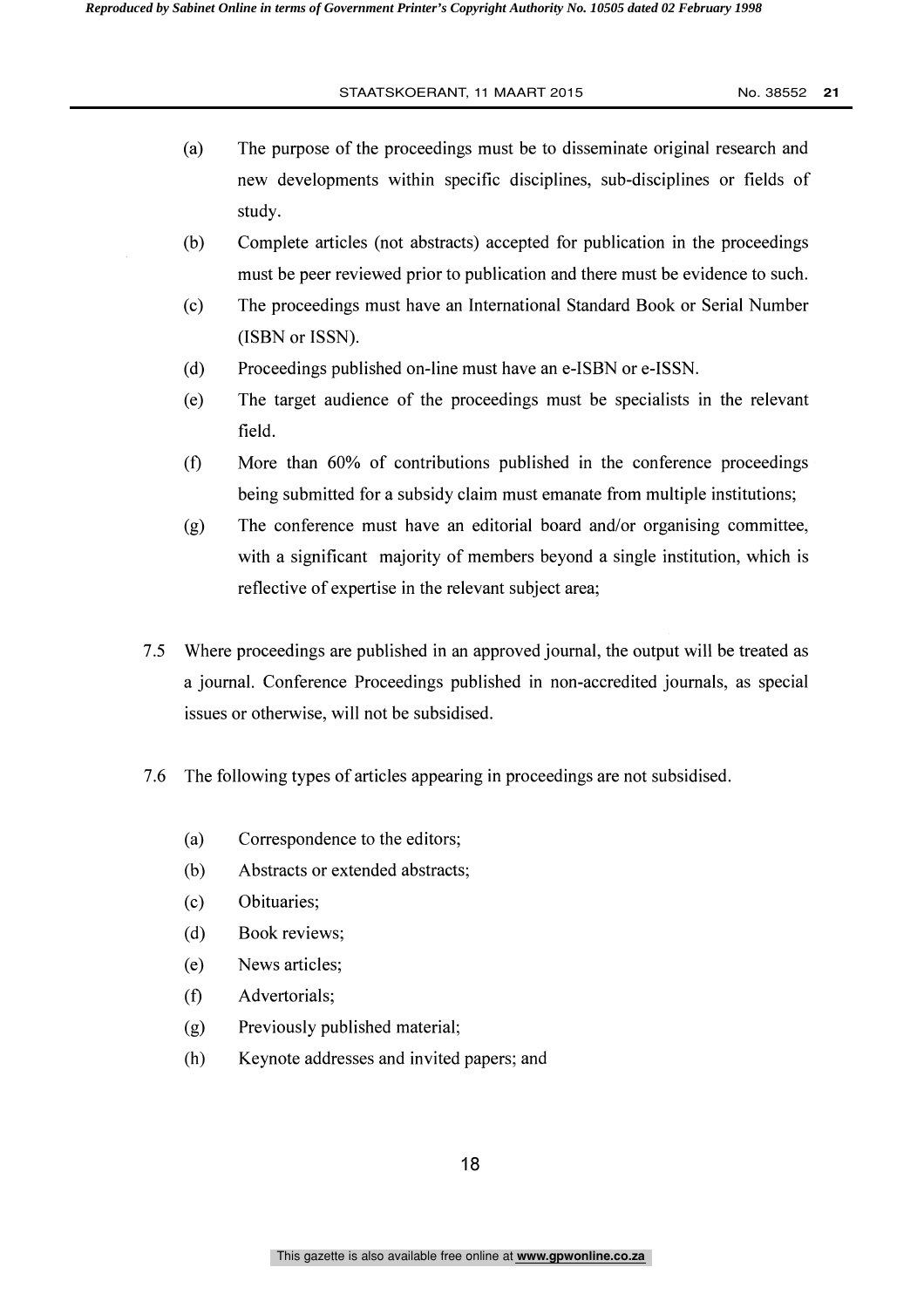- (i) Those published as "Work in Progress Papers", "Short Papers", "Brief Communications" and "Technical Notes".
- 7.7 Articles published in approved conference proceedings will be allocated a maximum of 0.5 units. In the case where authors are affiliated with two or more institutions, the subsidy will be shared between the claiming institutions.

#### Inclusion of Conference Proceedings on approved lists

- 7.8 Conference organisers are responsible for applying directly to the holding indices or organisations that established the index to have their conference proceedings included on approved international lists. The Department does not administer the process for inclusion of conference proceedings onto the international indices.
- 7.9 The Department will establish a list of South African approved conference proceedings. This list will be compiled from data collected by the Department through the normal submission of conference proceedings for subsidy purposes. The Department may request additional information, such as the editorial policy. The Department's list will only include South African conferences not included in the international lists. The list will be made available on an annual basis together with the international lists.
- 7.10 The Department may, at its discretion, periodically invite conference organisers to apply for inclusion on the Department's list. The application process and the information required will be communicated to institutions in advance.
- 7.11 The Department will periodically sample published conference proceedings to assess if they continue to meet the criteria laid out in this policy. However, institutions and individuals may submit a proposal for the removal of proceedings. Proposals must outline detailed reasons for the removal of such proceedings. Proposals must be submitted to the Department not later than 15 June every year. Conference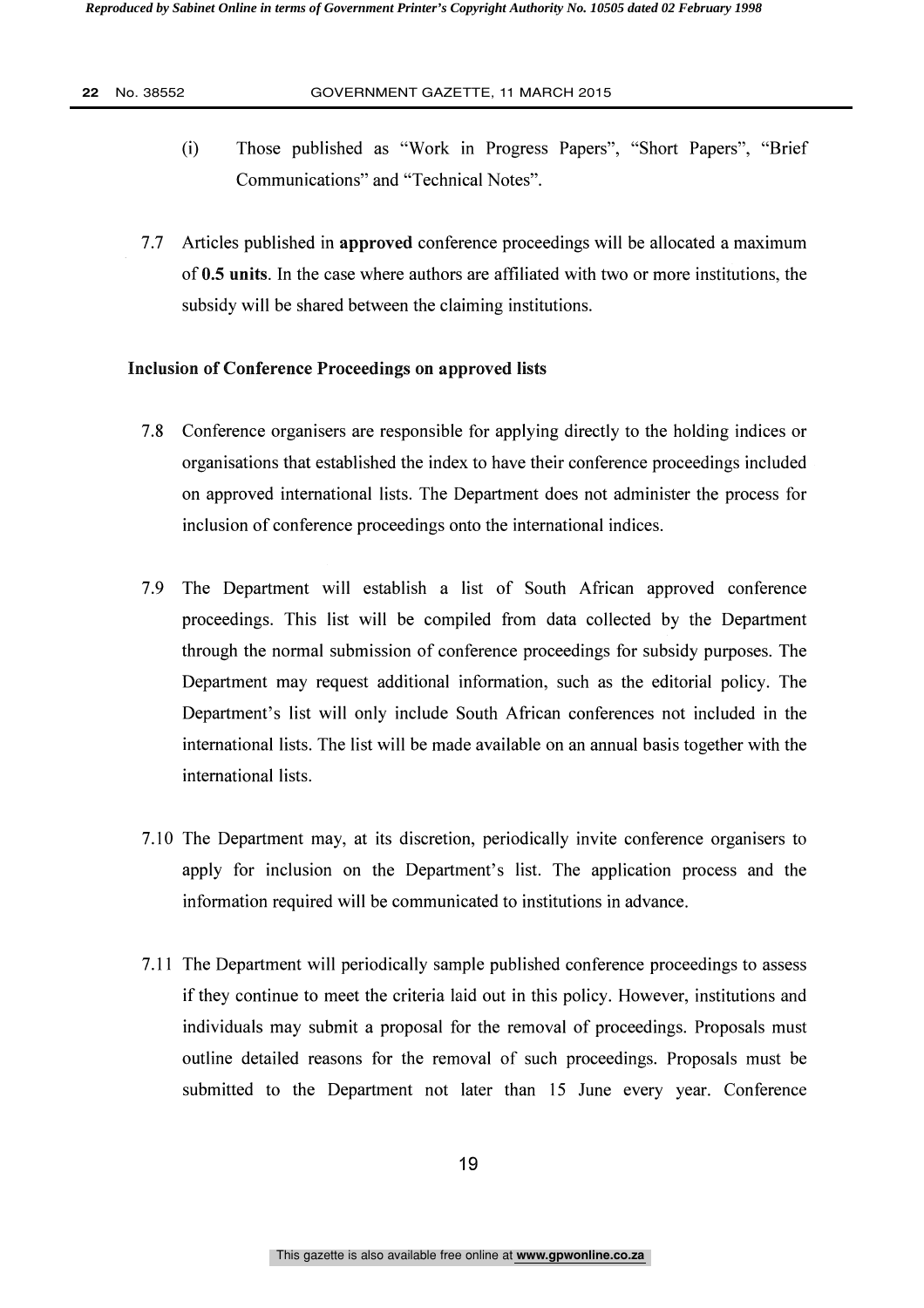proceedings no longer fulfilling the Department's criteria will be removed from the list.

7.12 Conference organisers are encouraged to inform the Department of any change in the information about an approved published conference proceeding.

#### Reporting Procedures

- 7.13 Institutions must submit to the Department, on or before 15 May of each reporting year, audited subsidy claims for research outputs appearing in approved indexed conference proceedings.
- 7.14 The auditors' report must contain the following information:
	- (a) Name of the institution
	- (b) The reporting year (n)
	- (c) The number of units being claimed for approved conference proceedings output, listed separately for each of the approved lists, for the preceding year  $(n-1)$ .
	- (d) An audited spreadsheet (whose template will be supplied to institutions by the Department) for each list.
	- (e) The total number of units being claimed for the year (n-1), and
	- (f) If applicable, the number of units being claimed for conference proceedings output for the year n-2, listed separately for each approved list, together with an explanation for the late submission of each article. The explanation must be signed by either the responsible Deputy Vice-Chancellor (DVC), Executive Director or Dean of Research.
- 7.15 Guidelines for the Auditors
	- (a) Institutions may only utilise their registered external auditors to audit their research output.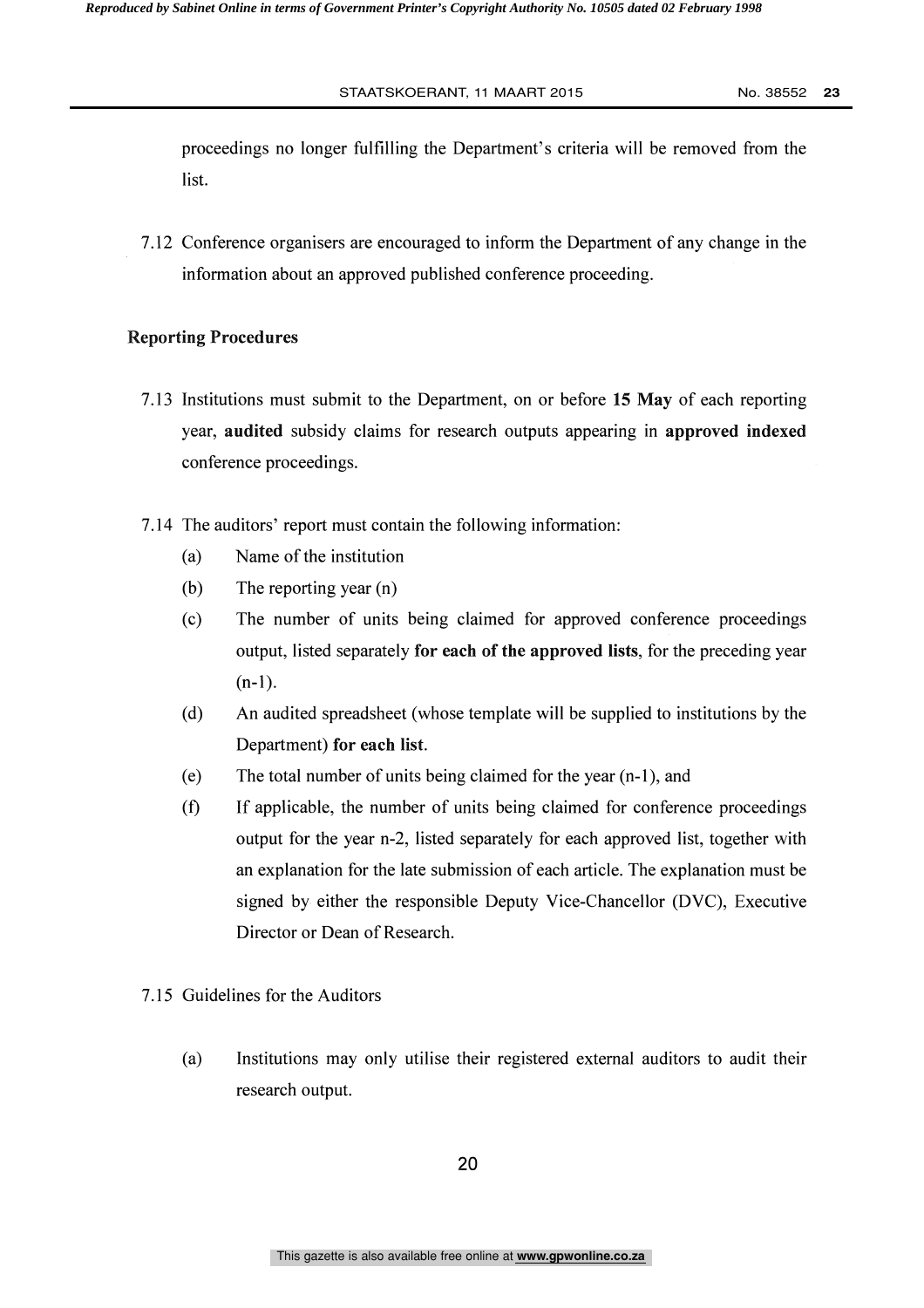- (b) The auditors' report must be issued on the auditors' official letterhead and must be addressed to the Director-General of the Department of Higher Education and Training.
- (c) The auditor must express an opinion on the institution's subsidy claim for the research output.
- (d) The auditor must ensure that the calculation and allocation of units is in accordance with the stipulations of this policy.
- (e) Fractions of units must be expressed in decimal form and must be rounded off to the second decimal place, for example 12,45.
- (f) Auditors must ensure that articles have not been claimed previously.
- 7.16 All other published conference proceedings which meet this policy's criteria may be submitted with supporting documentation for evaluation by the Department's research outputs evaluation panel.
- 7.17 Institutions must submit to the Department, on or before 15 May of each reporting year (n), research output appearing in conference proceedings for the previous year (n-1). Over and above the information that will be contained in a spreadsheet (to be supplied by the Department to all institutions), the electronic submission to the Department must be accompanied by the following:
	- (a) A physical copy of the proceedings to be evaluated;
	- (b) The allocated proceedings number on the spine of each proceedings (the institution must clearly and sequentially number and label all proceedings. Numbers must be preceded by the letter P, for example P1, P2);
	- (c) Markers must be inserted in the proceedings where the following information can be found:
		- evidence of peer review (see sub-section below);  $\bullet$
		- International Standard Book Number or Serial Number (ISBN/ ISSN);
		- publisher;
		- title of the contribution being claimed;  $\bullet$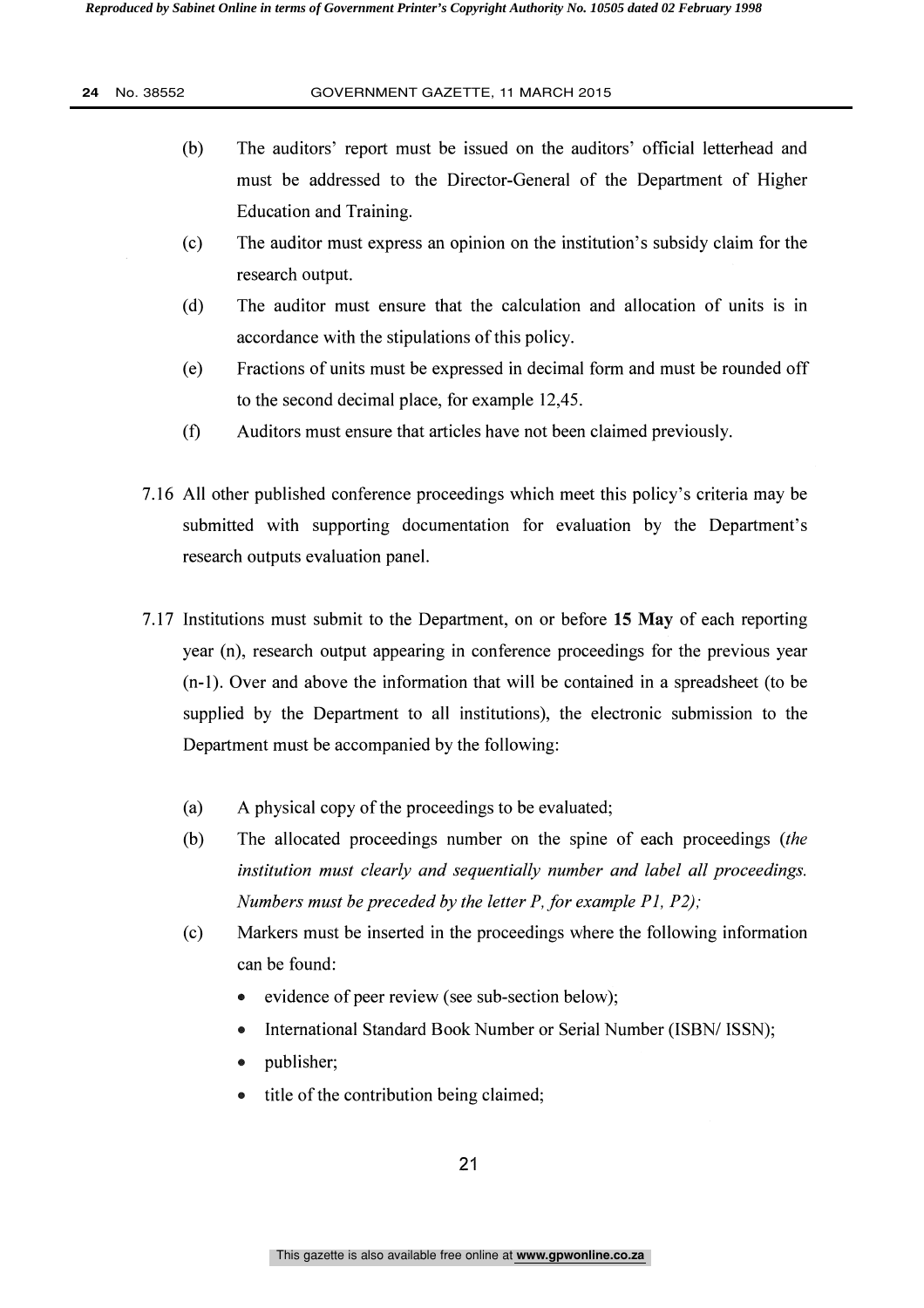- name(s) of author(s) of the contribution(s) of being claimed; and  $\bullet$
- (d) Any other material which may assist with efficiency of the evaluation process.

### Peer Review

- 7.18 Evidence of the pre-publication peer review process must be provided for every conference proceeding submitted for subsidy. The peer-review evidence must be clear and unambiguous.
- 7.19 In the event that a conference proceeding is published in a language other than English, the institution must submit an abstract in English. Similarly, any supporting documentation must also be provided in English.

### 8. General Processes and Procedures for Evaluation of Submissions

- 8.1 Institutions must submit their research output annually for the preceding year (n-1) for each reporting year. All claims must be submitted under the signature of the Vice Chancellor, or the Deputy Vice Chancellor of Research or the Dean/Executive Director of Research.
- 8.2 To enhance the efficacy and efficiency of policy implementation, institutions are required to:
	- (a) be fully acquainted with the policy and procedures;
	- (b) ensure all information submitted to the Department is accurate;
	- (c) submit all documents and information timeously;
	- (d) establish an institutional internal evaluation committee for screening of outputs in terms of this policy prior to submission to the Department.
	- (e) verify, by assessing peer-review reports, that all their outputs have undergone a rigorous peer-review process prior to submission to the Department.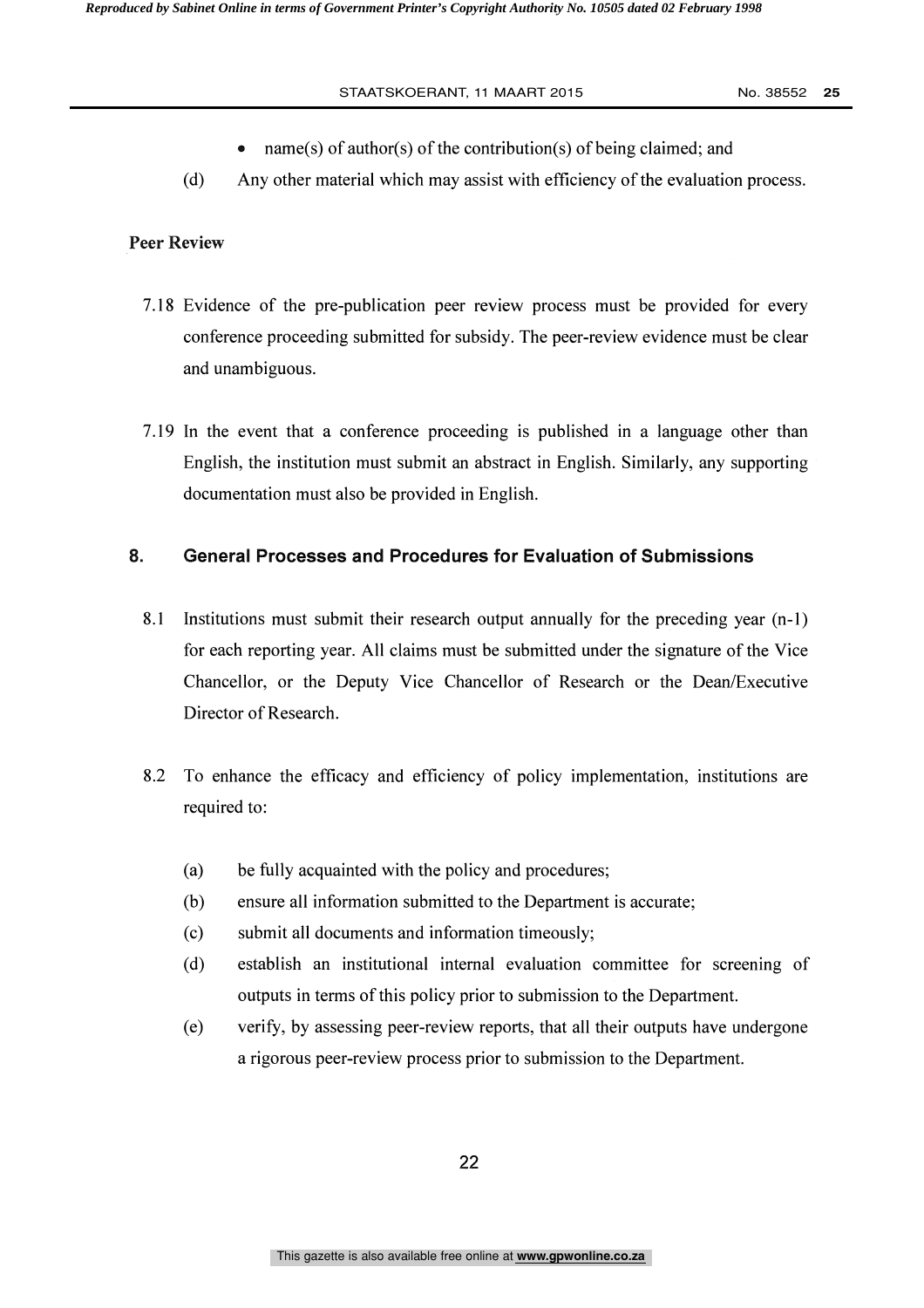- (0 ideally, the internal evaluation committee must be chaired by the DVC: Research and should look at issues such as: the peer review process; quality and/or scholarliness of the publication; and address any matters pertaining to research integrity. Independent assessors should be part of the internal evaluation process.
- (g) the submission must be accompanied by a declaration signed by the DVC: Research, confirming that all publications included in the submission went through the internal evaluation committee.
- 8.3 Books and proceedings without the requisite information and supporting documentation will not be evaluated. Information required by the Department may be updated periodically depending on the Department's requirements. However, this will be communicated to the sector in advance.
- 8.4 Late submissions of research outputs for the year (n-2) may be considered for evaluation and subsidy provided such submissions are accompanied by credible explanation from the Vice-Chancellor, or Deputy Vice-Chancellor of Research or Dean/ Director of Research stating the reasons for the late submission of each publication. Supporting evidence will be an added advantage.
- 8.5 Late submissions for years prior to n-2 and /or submissions without an accompanying explanation will not be considered for subsidy.

### 9. Disclaimer

9.1 This Policy governs the awarding of research output subsidy to institutions and supersedes the list of accredited journal titles that the department sends to institutions annually.